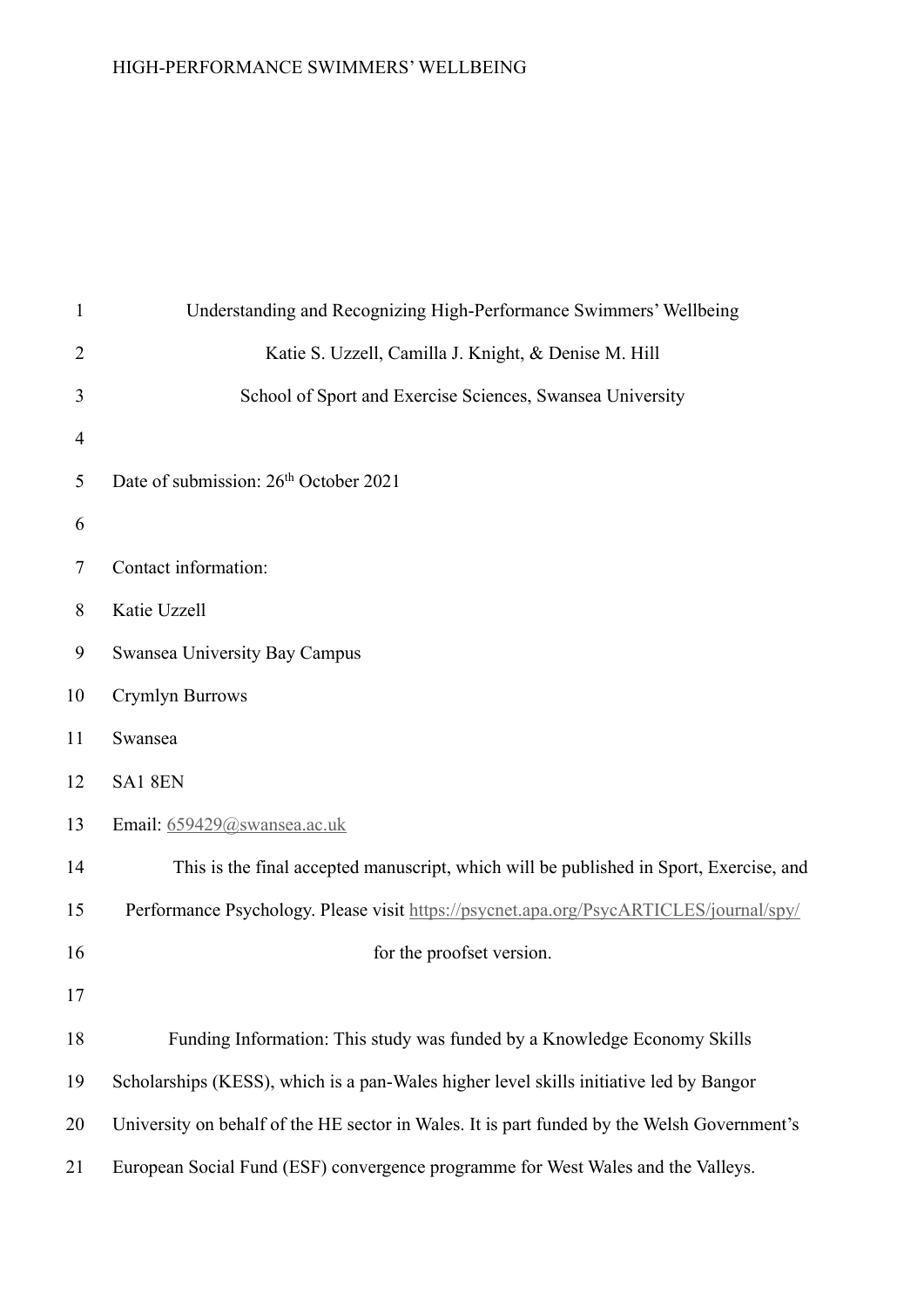#### Abstract

 The wellbeing of high-performance athletes has recently received increased research attention, yet there has been little focus on how wellbeing may be conceptualized within the context of specific sports. Thus, the aim of the current study was to understand and recognise high-performance swimmers' wellbeing. The study used an interpretive description methodology (Thorne, 2016). Semi-structured interviews were conducted with eight elite swimmers and 13 coaches and practitioners currently working with swimmers on the performance pathway. Interviews were analyzed using reflexive thematic analysis (Braun & Clarke, 2019). Participants indicated that, within the context of high-performance swimming, swimmer wellbeing is an individual phenomenon, underpinned by personal values and goals, which influence how it is experienced. Changes in swimmers' wellbeing was characterized by a range of affective, cognitive, and behavioral indicators that were specific to the individual and influenced by their personal definition of wellbeing. The findings emphasize the subjective nature of wellbeing, in terms of how it is understood, experienced, and recognized within high-performance swimming. Taken together, these findings highlight the importance of coaches, practitioners, and other support staff knowing each athlete with whom they work, particularly regarding the personal values and goals that underpin their understanding of wellbeing, as well as each person's specific indicators of changing wellbeing levels.

- 
- *Keywords*: high-performance sport, Interpretive Description, mental health, self-awareness
- 
- 
-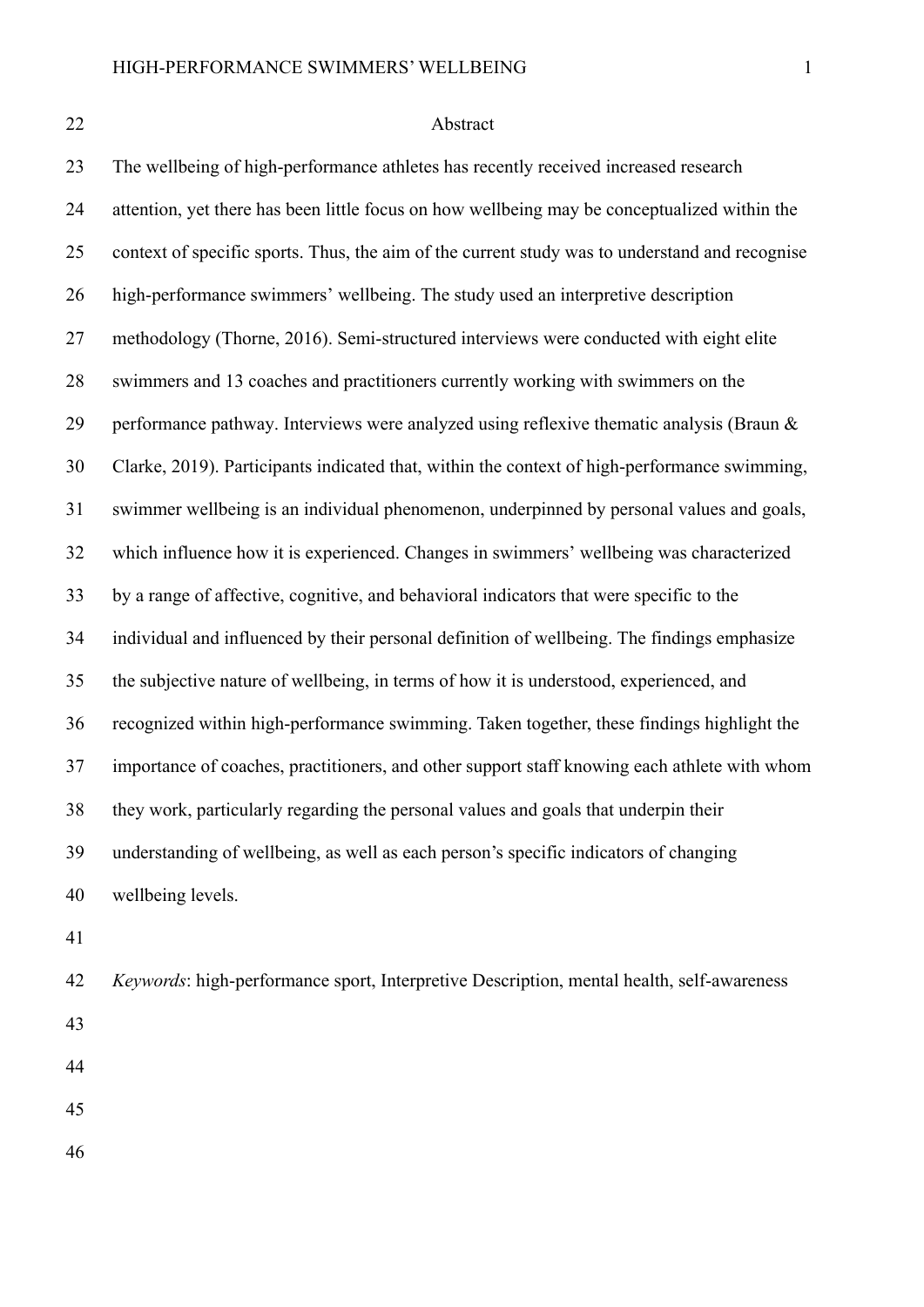| 47 | Emerging evidence indicates that, at the elite level, the wellbeing and mental health of         |
|----|--------------------------------------------------------------------------------------------------|
| 48 | athletes may be negatively impacted due to various contextual factors associated within sport,   |
| 49 | such as injury and overtraining (Rice et al., 2016). Compared to the general population, elite   |
| 50 | athletes are no more likely to experience mental illness (Gulliver et al., 2015), nevertheless,  |
| 51 | that means approximately 34% percentage of the elite athlete population may experience           |
| 52 | mental illnesses, such as anxiety and depression. Moreover, this figure may be an                |
| 53 | underestimation due to the under-reporting of symptoms (Gulliver et al., 2012) and because       |
| 54 | certain mental illnesses (e.g., depression) may be misdiagnosed as other psychological           |
| 55 | syndromes that have similar presenting symptoms (e.g., burnout; Schwenk, 2000).                  |
| 56 | Additionally, evidence suggests that athletes competing in individual sports (Nixdorf            |
| 57 | et al., 2016), or sports where leanness is desirable (e.g., swimming, gymnastics; Sundgot-       |
| 58 | Borgen & Torstveit, 2004), are more likely to experience certain mental illnesses, such as       |
| 59 | eating disorders or depression, compared to the general population. Athletes who are injured     |
| 60 | (Gulliver et al., 2015), experiencing performance failure (Hammond et al., 2013), and those      |
| 61 | retiring from sport have also been found to be at increased risk of anxiety and depression       |
| 62 | disorders (Gouttebarge et al., 2015). Given that these scenarios encompass numerous sports       |
| 63 | and situations commonplace to sport, it is critical that an understanding of how best to protect |
| 64 | athlete mental health is gained to help ensure that athletes experience positive psychological   |
| 65 | outcomes, despite the multiple challenges associated with elite sport.                           |
| 66 | According to the World Health Organisation (WHO; 2005) mental health can be                      |
| 67 | defined as "a state of wellbeing in which the individual realizes his or her own abilities, can  |
| 68 | cope with the normal stress of life, can work productively and fruitfully, and is able to make a |
|    |                                                                                                  |

contribution to his or her community" (p.2). Hence, under this definition, wellbeing

represents a core component of mental health and, as such, increasing wellbeing levels may

not only be useful in reducing the risk of poor mental health, but also in promoting positive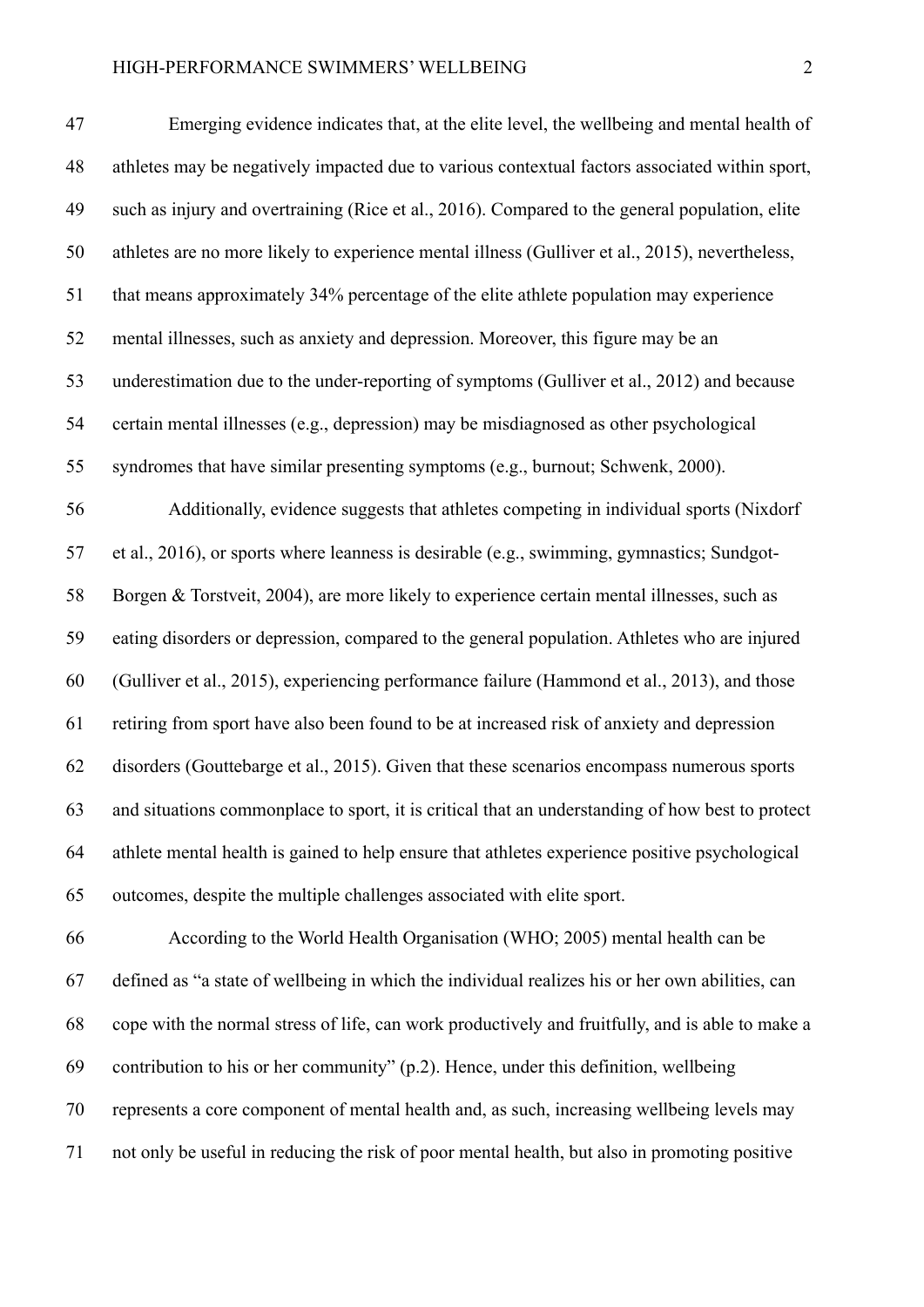mental health outcomes (e.g., Keyes et al., 2010; Rice et al., 2016). In addition, there are a number of other benefits associated with high levels of wellbeing that may be relevant within a high-performance sporting context. Specifically, higher levels of wellbeing may improve performance via positive changes to physical health, attitudes, and cognitive abilities (Bryson et al., 2014). Wellbeing has also been associated with better physical health, increased resilience, and improved relationships (see Kanksy & Diener, 2017 for a review). As such, enhancing the wellbeing of high-performance athletes may not only reduce their risk of mental illness, but also offer additional health and performance-related benefits.

 Despite its well-evidenced benefits, wellbeing as a concept continues to evade a universally agreed definition (see Dodge et al., 2012 for a comprehensive discussion). Within sport literature, one definition that has often been drawn upon is that by Dodge et al. (2012), who proposed that wellbeing is "the balance point between an individual's resource pool and the challenges faced" (p.230). At an operational level, wellbeing is viewed as multifaceted, including components such as positive affect, life satisfaction, and optimal psychological and social functioning (Keyes, 2002). Within sport psychology, the terms flourishing and thriving are often used in relation to wellbeing. Flourishing refers to the combination of high levels of emotional, psychological, and social wellbeing (Keyes, 2002), whereas thriving has been defined as "the joint experience of development and success, which can be realised through effective holistic functioning and observed through the experience of a high-level of wellbeing and a perceived high level of performance." (Brown et al., 2017, p. 174). Thus, although both flourishing and thriving encompass wellbeing, a perceived high level of performance is also necessary in order for an individual to be categorised as thriving. Due to the considerable time and emotional commitment required by athletes within high-performance sport, wellbeing in the sporting domain is likely to have a substantial impact on overall wellbeing levels (Lundqvist, 2011). Recognizing the influence that sport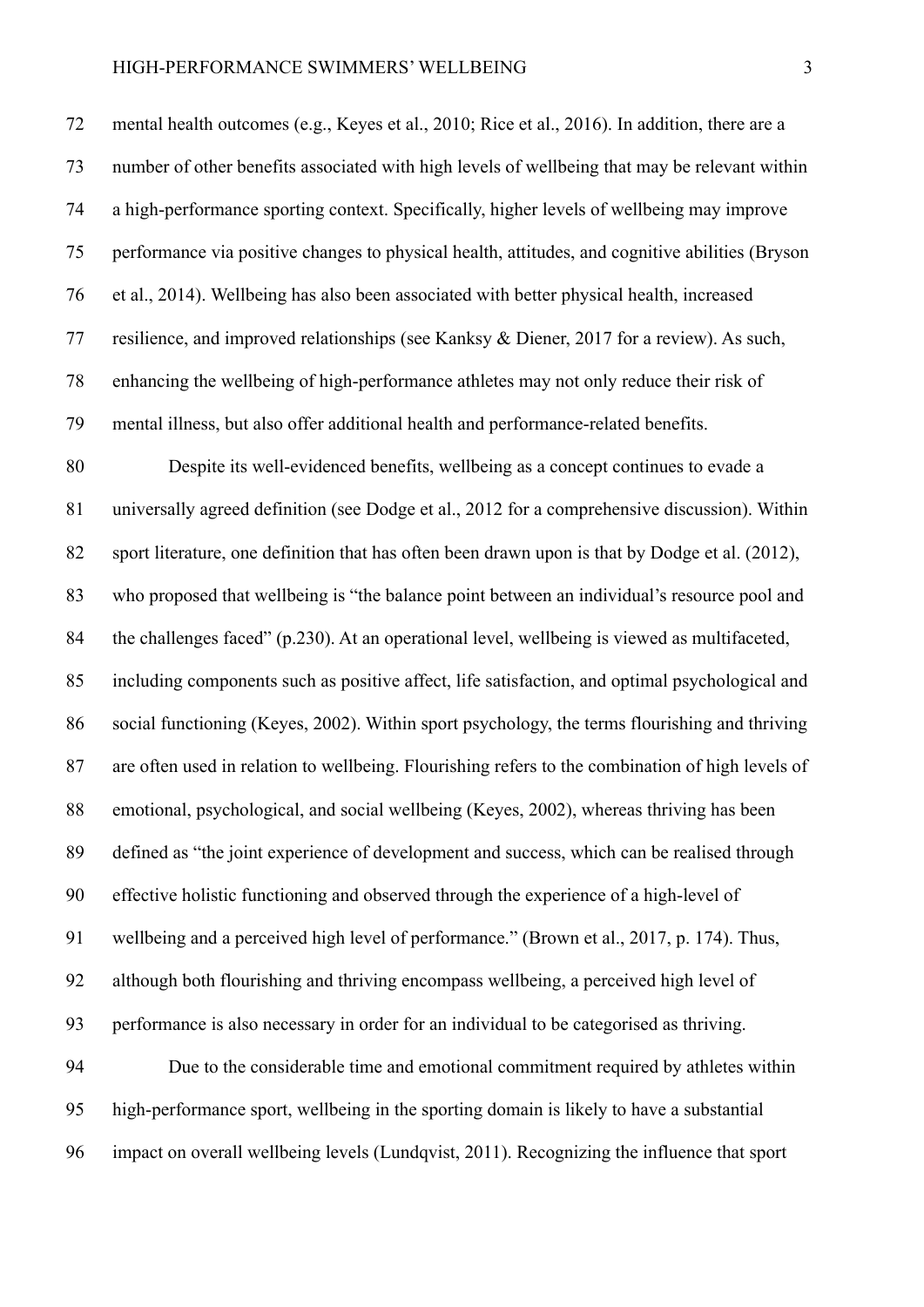may have on wellbeing, Lundqvist (2011) proposed a theoretical model which integrated global and sport-specific wellbeing and highlighted various sport-related emotional (e.g., sport satisfaction, sport-related affect), psychological (e.g., purpose in sport, growth as an athlete), and social components (e.g., social acceptance in sport) related to wellbeing in this context. However, as Lundqvist (2011) acknowledged, this model was intended to, "provide a broad framework of plausible well-being concepts in sport to act as a guide and inspiration for further studies of well-being in competitive sports" (p.122). As such, it is unclear if this model accurately and fully reflects wellbeing within sports context, or if there are additional/differing constructs that should be included. Since the introduction of the integrated model of global and sport-specific wellbeing by Lundqvist (2011), there has been a substantial increase in research focused on athlete wellbeing. Some studies have sought to contextualize athlete wellbeing, highlighting growth (Sarkar & Fletcher, 2014), control (Sarkar & Fletcher, 2014), and social relationships (Brown et al., 2018) as core components of, or elements that characterize, athlete wellbeing. Other studies have focused on identifying specific protective and risk factors related to athlete wellbeing and mental health, with a review of studies published between 1998 and 2018 highlighting 82 correlates related to the mental health of elite athletes (Kuettel & Larson, 2020). Further, a number of researchers have sought to develop sport-specific measures of wellbeing. For example, based on Keyes (2002) model, Foster and Chow (2018) developed the Sport Mental Health Continuum Short Form (Sport MNC-SF). Similarly, Kouali et al. (2020) adapted Ryff's (1989) Scales of Psychological Wellbeing (SPWB) to create the Eudaimonic Wellbeing in Sport Scale (EWBSS). Despite the substantial growth in research interest into athlete wellbeing however, there are a number of areas that still require further consideration. First, previous studies

focused on contextualizing wellbeing have mainly looked at the concept in terms of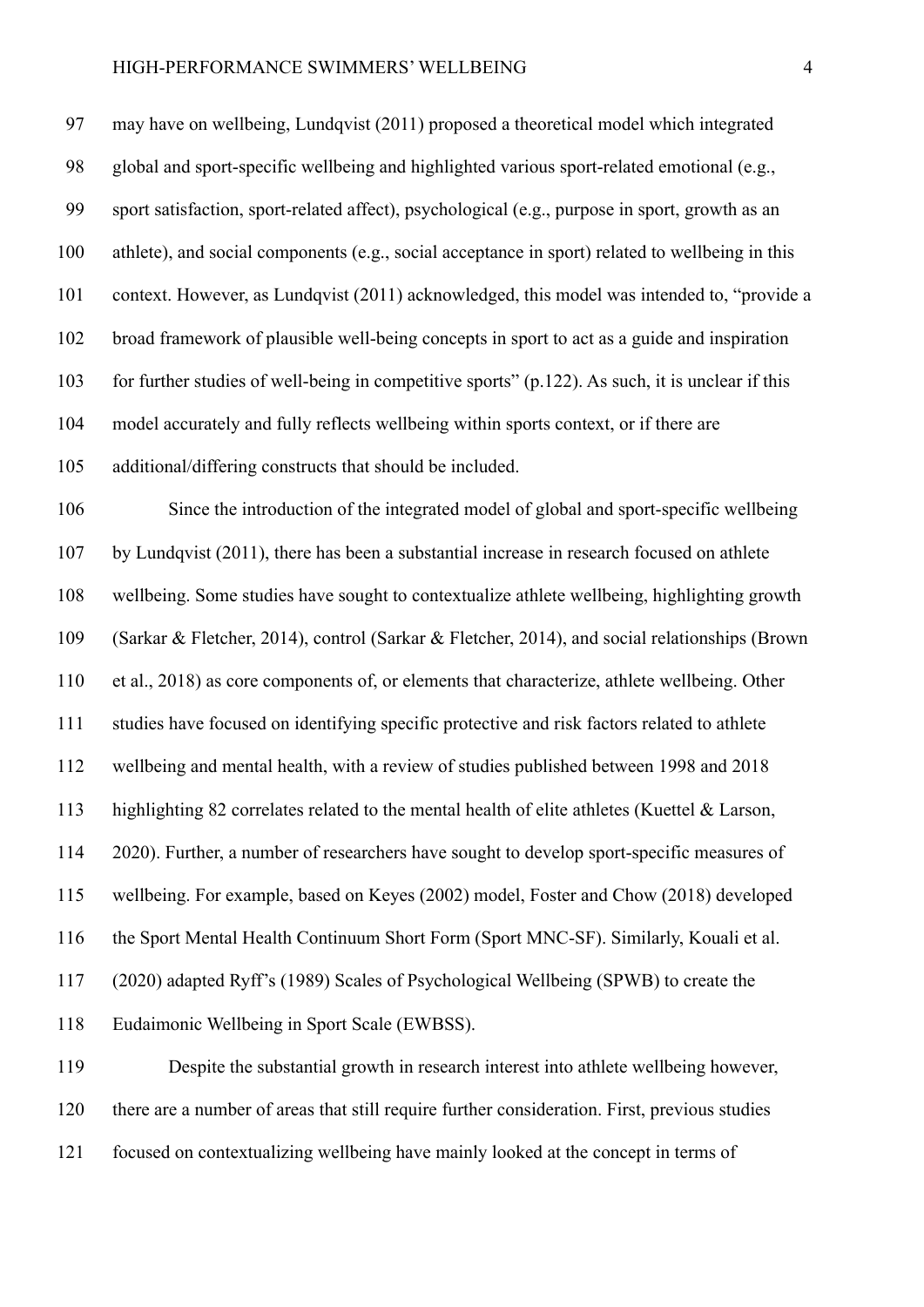flourishing (e.g., Stander et al., 2017) or thriving (e.g., Brown et al., 2018; Sarkar & Fletcher, 2014). Yet, wellbeing occurs on a continuum from low to high (e.g., Keyes, 2002) and, within the U.K. for example, only around 20% of the population can be categorised as flourishing (Hone et al., 2014). Thus, it is necessary to contextualize wellbeing at all levels in order to fully understand what wellbeing looks like across the continuum. Such understanding is needed to facilitate a more nuanced and effective recognition of declining athlete wellbeing levels, allowing for earlier intervention if necessary.

 Second, previous studies have tended to contextualise athlete wellbeing across a variety of sports (e.g., Brown et al., 2018; Sarkar & Fletcher, 2014; Stander et al., 2017), which means particular sport-specific factors that affect how athlete wellbeing is understood, experienced, and recognized may be overlooked. Evidence from the public health literature recommends that understanding wellbeing in specific contexts is key to delivering successful interventions (e.g., O'Cathain et al., 2019). Hence, there is a need to contextualise wellbeing within specific sports to ensure that interventions designed to enhance athlete wellbeing are relevant, well-received, and successful in achieving its aims.

## **The current study**

 Recognizing the importance of considering and developing a sport-specific understanding of wellbeing, the current study sought to understand and recognise high- performance swimmers' wellbeing. Swimming was chosen due to the demanding nature of the sport, as those competing at the highest levels (e.g., national and international) are presented with a variety of challenges that have the potential to impact negatively on wellbeing and mental health (Lang, 2015). In particular, intense, frequent training sessions and long seasons may increase the likelihood of swimmers experiencing low wellbeing and/or poor mental health (e.g., Lang, 2015; Rice et al., 2016) that may contribute to athlete burnout and sport dropout (e.g., Gustafsson et al., 2017). To this end, the purpose of the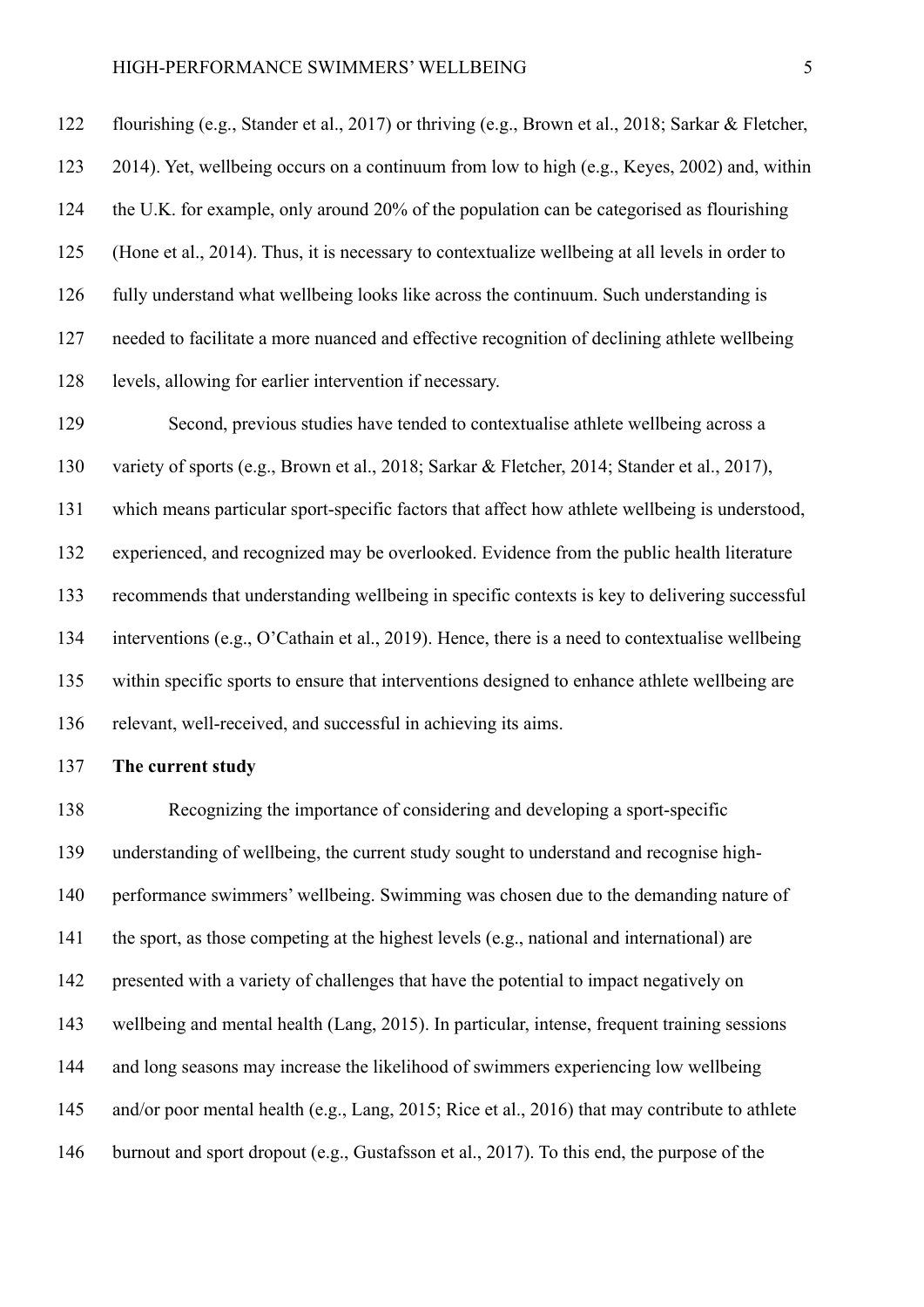current study was to understand and recognize high-performance swimmers' wellbeing. The

study was guided by two research questions: 1) How is wellbeing understood and

experienced by swimmers within a high-performance swimming environment? and, 2) How

can different levels of swimmer wellbeing be recognized within this environment?

#### **Method**

## **Methodological Approach and Philosophical Underpinnings**

 The methodological approach used was Interpretive Description (ID; Thorne, 2016). ID aims to produce findings with real world implications (Thorne, 2008) and is particularly useful for examining topics where there is a need for the generation of meaningful new knowledge, within the context of the wider environment in which it occurs (Thorne, 2016). ID is situated within an interpretivist paradigm, underpinned by a relativist ontology and a constructivist epistemology. That is, people construct their own subjective and multiple realities (e.g., Sparkes & Smith, 2014), however, there may be shared experiences across these multiple realities, which may only be known through the co-creation of knowledge, as a result of the interactions between the participants and the researcher. As such, ID acknowledges the important role that the researcher plays in shaping and constructing the meaning of these shared realities (Thorne, 2016). Reflecting the ontological and epistemological underpinnings of ID, it is accepted that any claims made via the use of ID, do not represent a definitive truth, rather a 'tentative truth claim,' that is open to future revision and modification (Thorne, 2004).

**Procedure**

 The study was primarily conducted across two high-performance swimming clubs within the United Kingdom, although observations and informal conversations occasionally 169 took place at other clubs  $(n=3)$  during the study, in order to provide further context to the interview data. High-performance swimming clubs are those in which swimmers on the performance pathway complete their training, while accessing full-time coaches and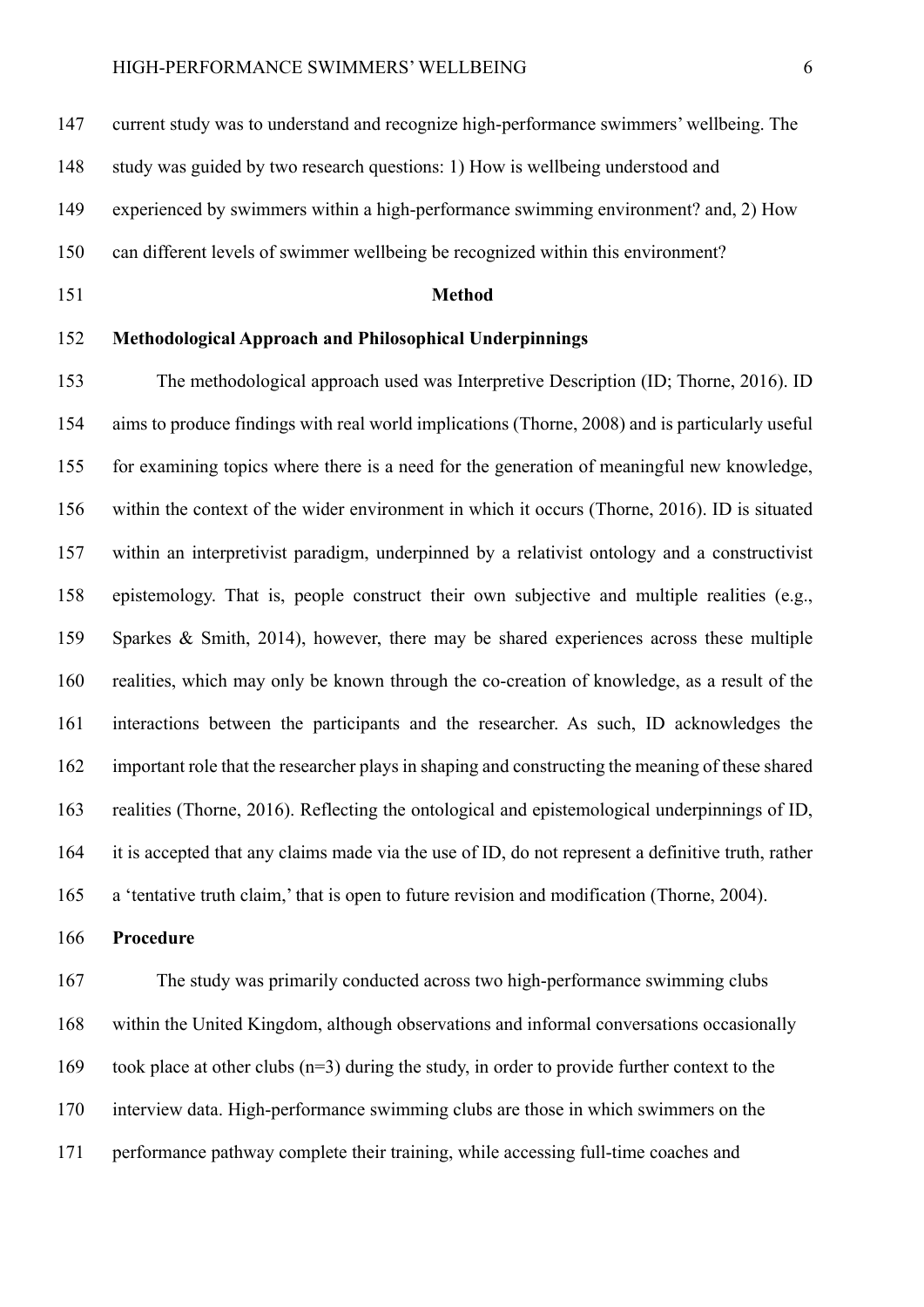additional resources such as physiotherapy, psychology, and performance lifestyle support. The performance pathway is run by the National Governing Body (NGB) (an organization that regulates and develops the sport on a national level) and involves a programme of training that aims to support swimmers on their journey into elite swimming. The pathway includes various stages that reflect the swimmer's current level of competition and their training and development needs. Typically, swimmers enter the pathway around 12 years and, depending on their progress, remain on the pathway throughout their swimming career. Institutional ethics approval was gained (approval reference KU\_10-11-18), and permission to attend the various swimming clubs was granted from the relevant NGB prior to starting data collection. Subsequently, data were collected using observations, informal conversations, and formal interviews which allowed for methodological triangulation – a technique that is recommended in ID research to help overcome the limitations of a single data collection method (Thorne, 2016). The lead researcher attended morning and evening training sessions, swim meets, training courses, and team meetings to collect observational data and engage in informal conversations with swimmers, coaches, and support staff. In total, the lead researcher was embedded within swimming environments for nine months; three months prior to the formal interviews, and six months during the formal interview and analysis phase.

## **Participants (Formal Interview)**

 Maximal variation purposeful sampling was used to ensure that formal interview data were collected from a range of individuals with rich experience of wellbeing within high- performance swimming. In addition to swimmers, the decision was made to collect data from coaches, parents, and practitioners, as it was felt that they would be able to provide further insight into swimmers' wellbeing, particularly around how swimmers' wellbeing could be recognized within a high-performance environment. Thus, individuals were considered for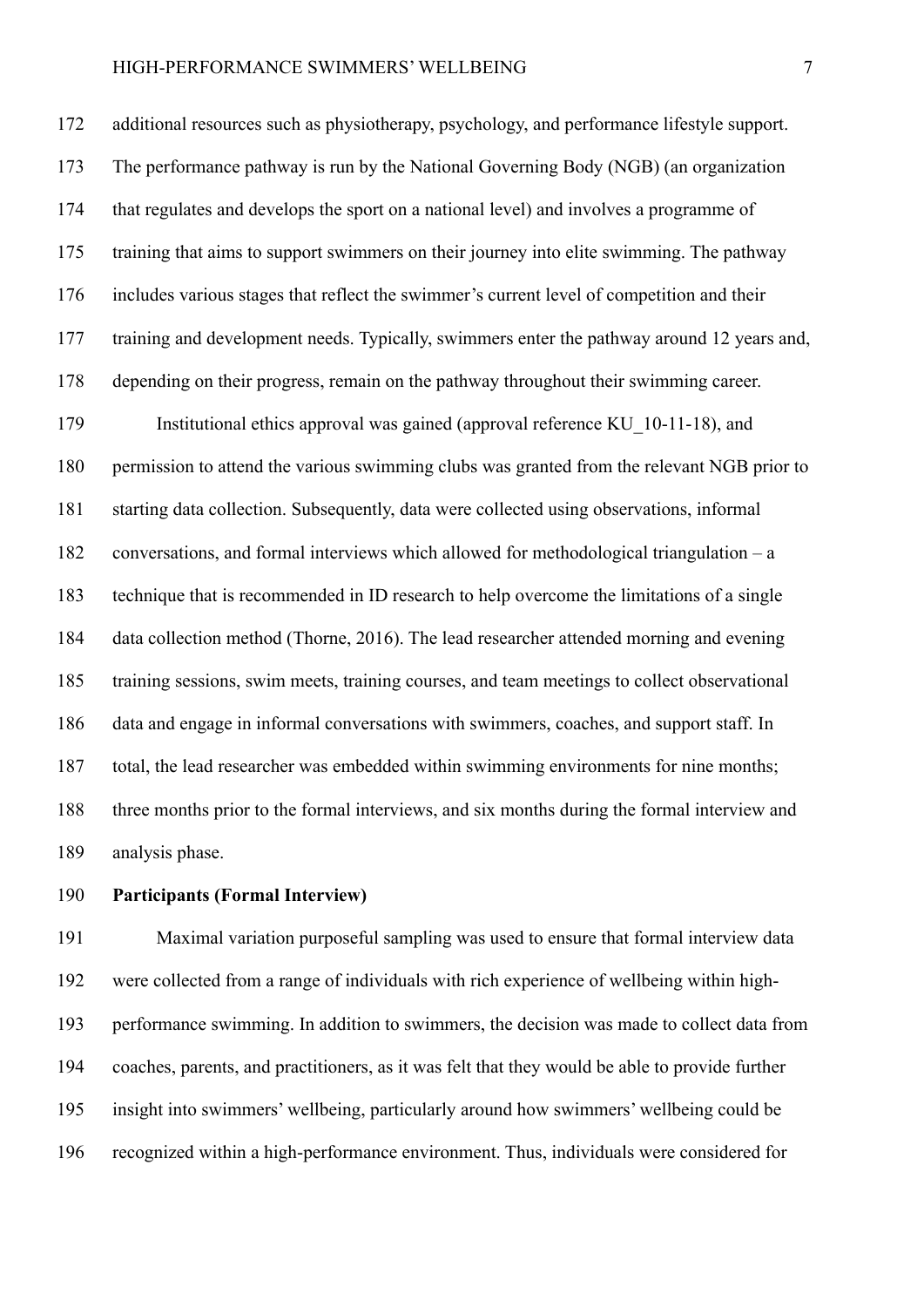the study if they were (a) a swimmer currently or previously part of the performance pathway, (b) a current coach working within the performance pathway, (c) a member of support staff regularly working with swimmers on the performance pathway (see below for further detail), 200 or, (d) a parent of a swimmer currently on the performance pathway. To ensure heterogeneity within the sample, swimmers and coaches from all levels of the performance pathway were invited to participate in the study. Swimmers, parents, and support staff were approached directly by the lead researcher (face-to-face or via email) to ascertain their interest in participating in the study, while coaches received an email from the NGB's Performance Director. To maintain confidentiality, all interested individuals were asked to contact the lead researcher to arrange a date, time, and location for an interview. In total, formal interviews were conducted with eight swimmers, five coaches, five support staff, and three parents. Of the swimmers, five were male and three were female, with an age range of 16-22 years. The swimmers could be categorized as competitive-elite or successful-elite using the criteria suggested by Swann et al. (2015). Of the coaches, four were male and one female. Three coached swimmers at the early stages of the pathway, and two coached swimmers in the later stages. However, the higher-level coaches also had previous experience of working with swimmers lower than the level they currently coached. In regards to the support staff, three were female and two were male and they held various sport science 215 roles within the NGB (i.e., psychology and sports science practitioner roles<sup>1</sup>). They worked with swimmers at least once a week, and had been in their current role for at least a year. All parents were female and related to swimmers who were in the earlier pathway stages.

- **Data Collection**
- *Formal Interviews*

<sup>&</sup>lt;sup>1</sup> For confidentiality reasons, the specific roles of the support staff who participated in the study cannot be revealed.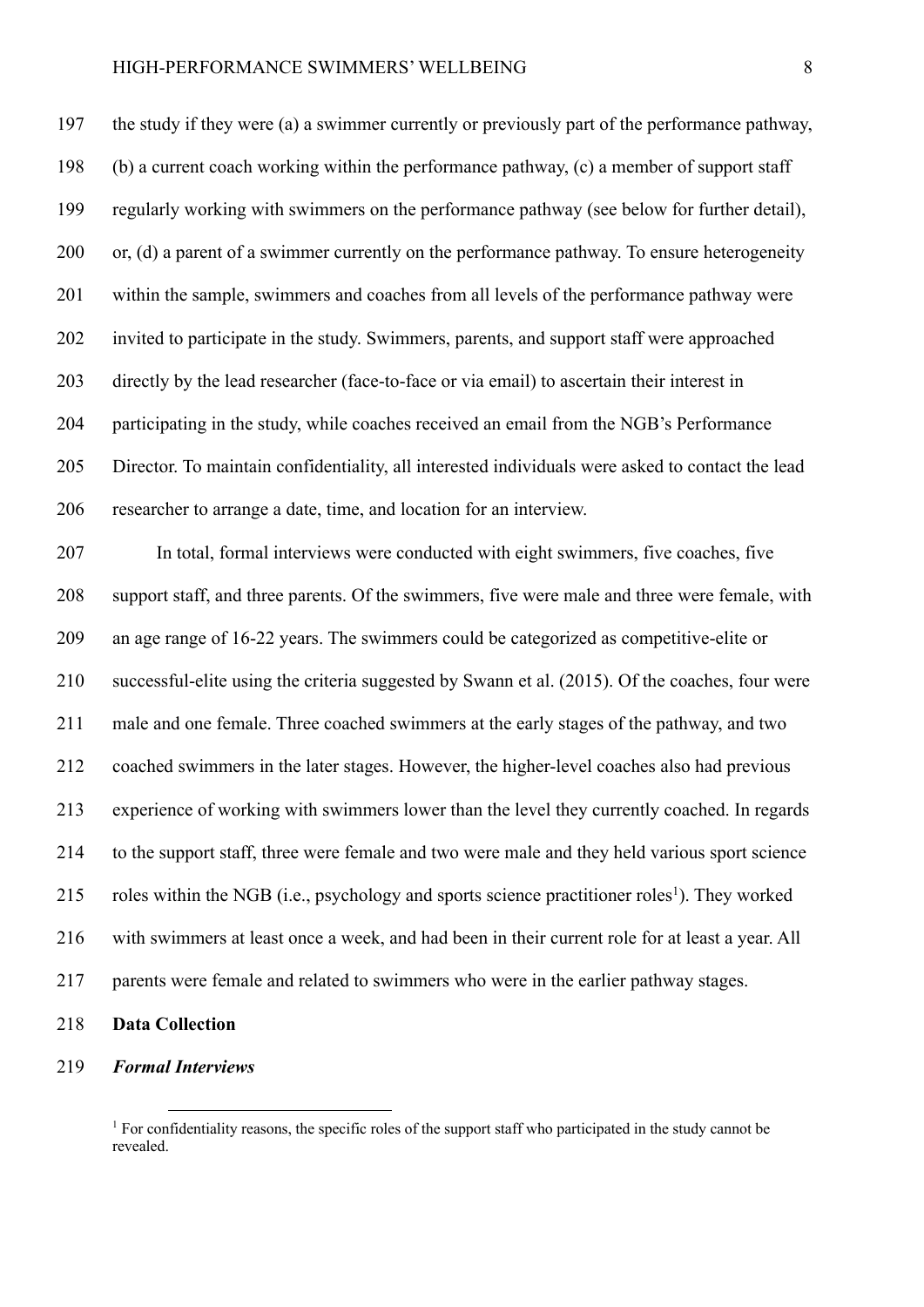Semi-structured interviews were completed with 21 participants, with the content of the interviews guided by the existing wellbeing literature (Dodge et al., 2012; Keyes, 2002), which acted as a theoretical scaffold as recommended for ID research (Thorne et al., 2004). Prior to conducting any interviews, an interview guide was piloted with a former swimmer to verify the relevance of the questions, ascertain whether they addressed the necessary areas, and ensure the questions were clear. As a result, the interview guide was amended to include questions regarding positive experiences to balance the focus of the interview.

 Written consent was obtained from each participant before they took part in the interview. Within our institution, parental assent is only required for those individuals aged under 16 years and, as there were no participants under this age included in the study, there was no requirement for parental assent. Once consent had been gained, interviews began with introductory questions to help participants relax and build rapport (Rubin & Rubin, 2012; e.g., "Tell me about your swimming career so far") before moving on to the main questions. For swimmers, these were focused on their own wellbeing experiences within their sport and included questions such as, "Tell me about a time when you feel you have experienced high levels of wellbeing," with follow-up questions including "How were you feeling at that time?." Swimmers were also asked to comment on how they recognized wellbeing in their peers. For coaches, support staff, and parents, the main questions focused on how they judged the wellbeing of the swimmers they worked with or parented (e.g. "What type of behaviors do you notice in swimmers that you perceive to be experiencing low levels of wellbeing?"). During the interviews, a responsive interviewing style (Rubin & Rubin, 2012) was used, which allowed the participant some control over the direction of the conversation, and exploration of novel areas not included in the interview guide. As such, the direction of each interview was led by the participants' responses, with the lead researcher choosing to follow up on responses that they perceived to be relevant to the research question. Where follow-up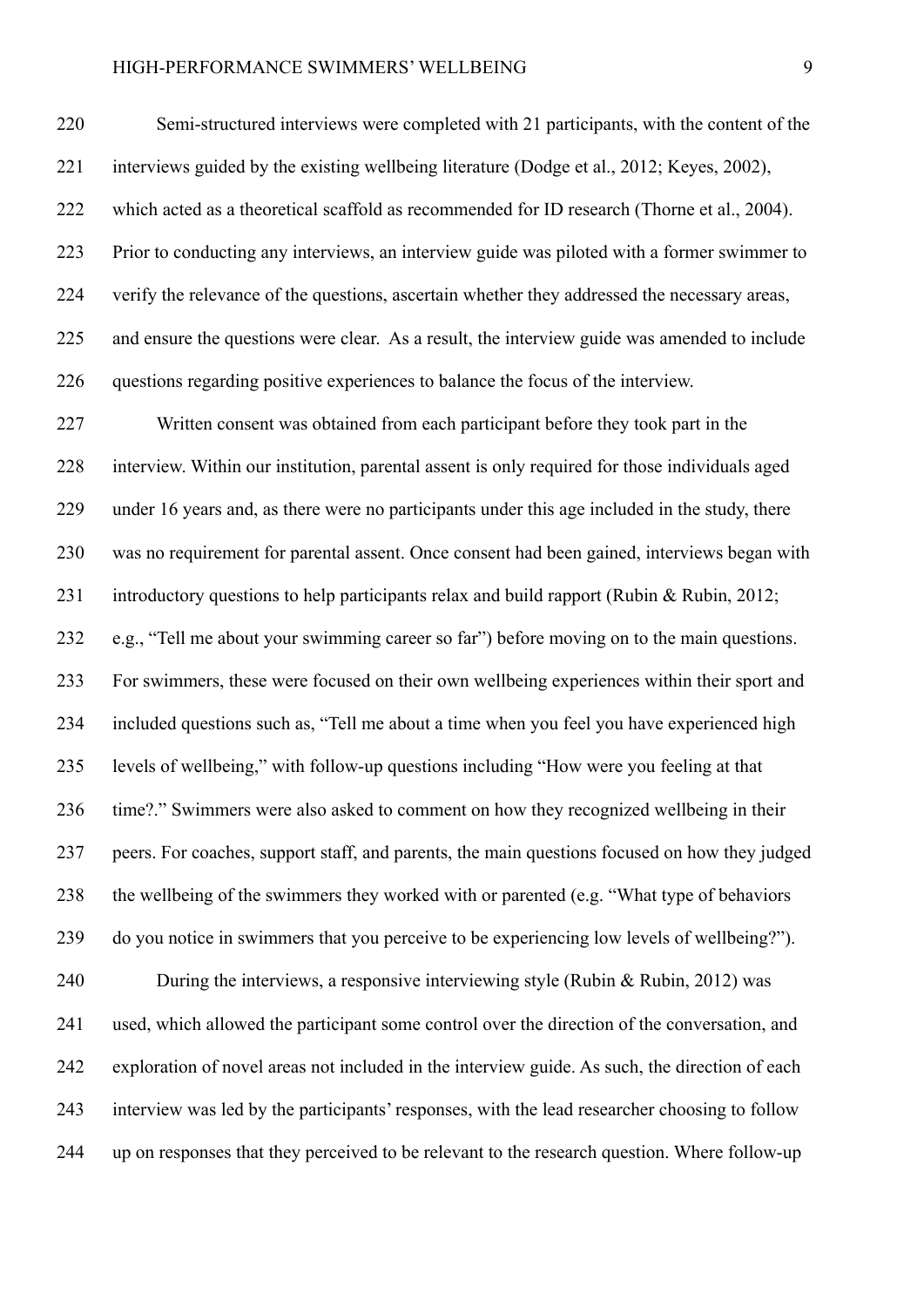questions produced insightful answers, the interview guide was amended to include this

- 246 question. Interview length ranged from 26 to 76 minutes  $(M = 50 \text{ min}; SD = 13.77)$ .
- *Observations and Informal Conversations*

 According to Thorne et al. (2004), observations can help contextualize findings and avoid an overemphasis on interview data. In total, approximately 200 hours were spent observing swimmers, coaches, and practitioners within the swimming environment. All formal interview participants were included in the observations, as well as other swimmers, coaches, and practitioners who did not participate in the formal interviews. The majority (approximately 160 hours) of observations took place at training sessions, with the remaining hours at squad education days and competitions. An additional 40 hours of observation was conducted at specific staff training courses (e.g., mental health first aid) and monthly team meetings where swimmer wellbeing formed part of the meeting agenda. As such, observing these situations was beneficial to gaining an understanding of how wellbeing was being discussed within the environment by coaches and the wider support team.

 Throughout the study, an 'unstructured' approach to observation was used (e.g., Mulhall, 2003), which involved documenting all behaviors, interactions, and elements of the environment considered relevant to the research topic (e.g., social interactions, body language). This information was used to contextualize interview data, act as a trigger for subsequent interview questions, and test and refine the themes generated during the interview analysis. Further, the observations provided the opportunity to engage in informal conversations, which facilitated understanding of participants' experiences more clearly. During the observation period, a number of informal conversations with swimmers, coaches, and sport science staff also took place before, after, or during training sessions. The specific topics of the conversations were broad and wide-ranging, but they encouraged

participants to reflect on their previous and current experiences within the high-performance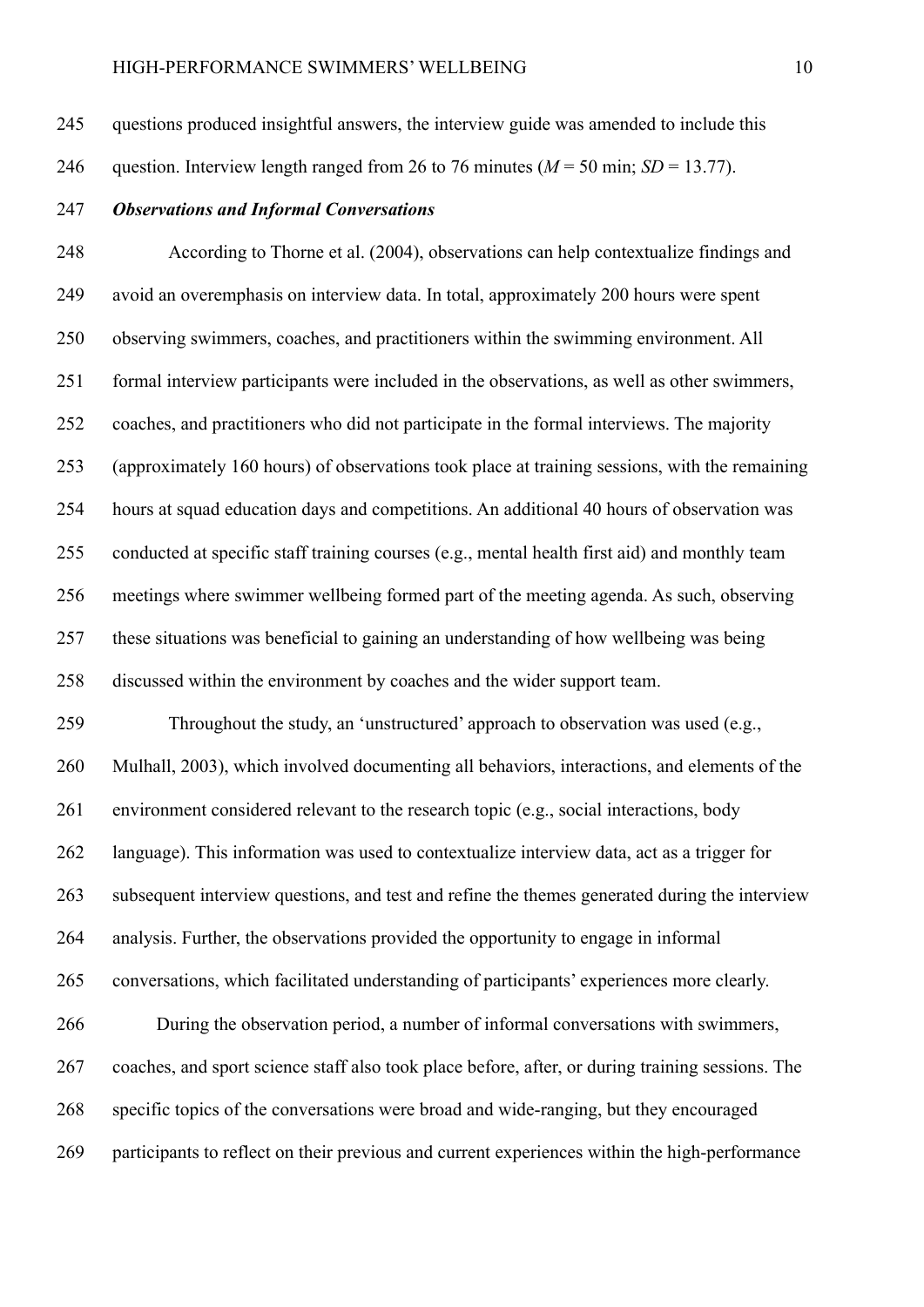swimming environment (e.g., how they were feeling today, thoughts around upcoming and previous events). These conversations were not recorded and transcribed, but relevant information was written as fieldnotes or reflections, and included in the data analysis. All individuals were made aware that they were being observed as part of a research project and that information from these observations and any informal conversations may be recorded via fieldnotes and used as data. Everyone the lead researcher interacted with had an opportunity to indicate if they did not want any of their information to be included in the study, although none indicated any concerns aligned with the ethical approval for this study. Only quotes from the formal interview participants (i.e., participants who have consented for their data to be used in this way) are presented in the results. Data from the informal conversations are presented in excepts from field notes and are integrated with researcher reflections.

## **Data Analysis**

 All formal interviews were recorded electronically and transcribed verbatim. The transcription process began shortly after each interview, and where possible, before the next interview. This approach allowed for data immersion, and thus formed the first stage of the data analysis process. Additionally, it encouraged reflection around the interview questions, which were amended where necessary (i.e., to include additional questions around common 287 themes that participants discussed). In relation to data analysis, Thorne (2016) presents readers with some guidance, but acknowledges that there are other existing data analysis methods that are suitable for use within an ID framework.

 For the current study, interview data were analyzed using reflexive thematic analysis (RTA; Braun & Clarke, 2013; 2019) - a method that is theoretically flexible and suited to analyzing data from multiple data sources (Braun & Clarke, 2013). Moreover, RTA seeks to generate patterns of shared meaning organized around a particular theme or 'central organizing concept' (Braun & Clarke, 2013). Thus, as the aim of an ID study is to explore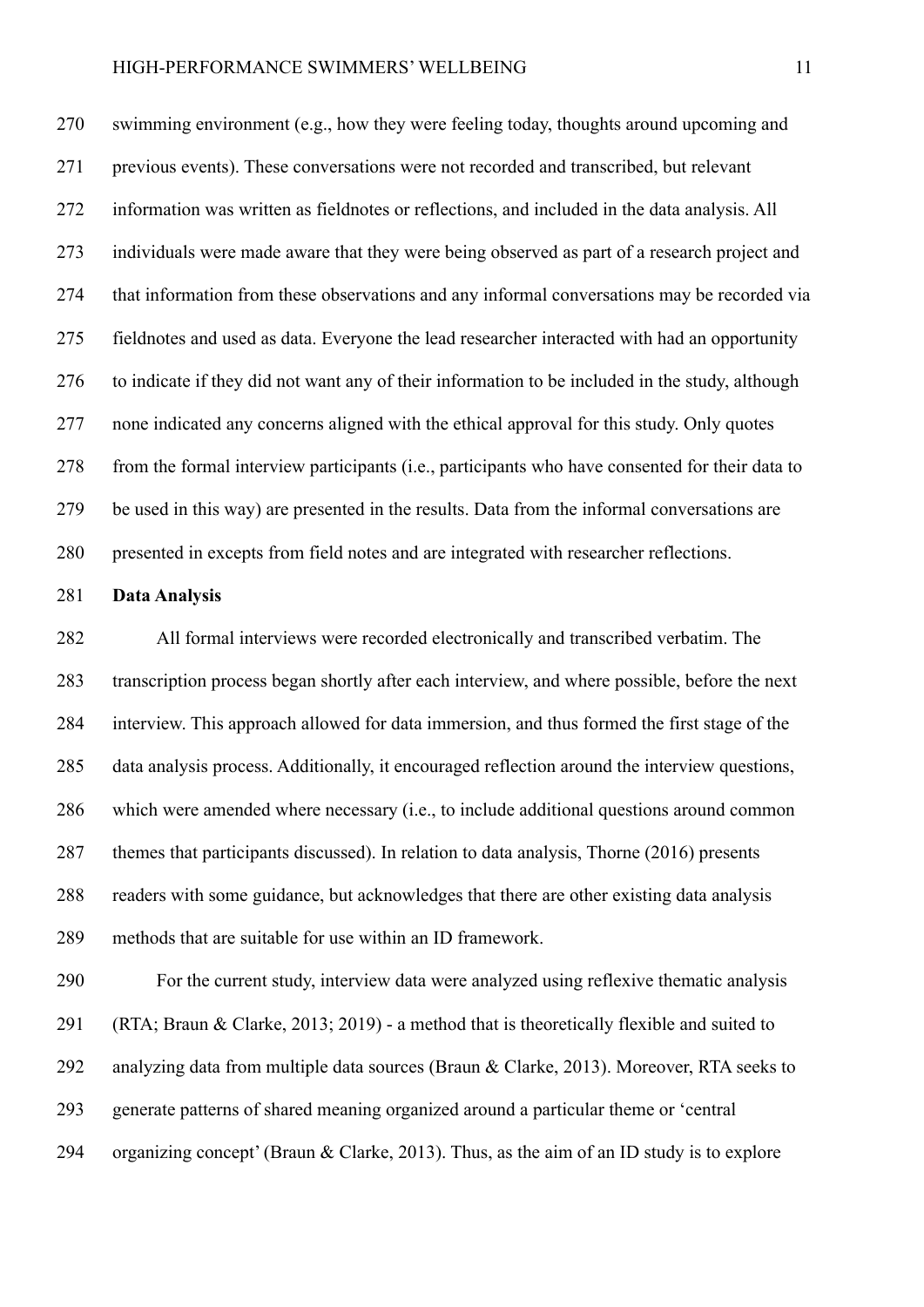shared meaning within individual experiences (Thorne, 2016), the use of RTA as an analysis method was considered a good fit for this study. The data analysis process involved moving through the six main phases outlined by Braun and Clarke (2019). The first stage, familiarisation, began during the transcription process described earlier and continued throughout the analysis process, where transcripts were read and re-read, as well as returning to the audio recordings at times. The second stage, data coding, involved reading the transcripts line-by-line whilst highlighting and assigning descriptive codes to parts of the transcripts which were relevant to the research questions. For example, during this stage, I used codes such as "smiling as a sign of + wellbeing," and "withdrawal indicative of low wellbeing." Generating initial themes was the third stage, which involved the grouping together of related codes under a 'central organizing concept' that captured the essence of each theme (Braun and Clarke, 2013).

 The fourth stage, reviewing and developing themes, involved taking the themes back to the raw data and checking whether they were a good reflection of the data. The fifth stage involved refining, defining, and naming themes with titles that adequately reflected the sub- themes within them. For example, the second theme, "Wellbeing characterized by change" was originally labelled "Wellbeing characterized by consistent changes." However, this suggested that there were universally consistent changes by which various wellbeing levels could be recognized and, although there was some consistency, the specific changes that participants experienced were individual. As such, the word consistent was removed. Finally, themes were written up and presented in a coherent way, which addressed the research questions. Although this process is described step-by-step, the process was an iterative one, which involved moving between phases until the research team were satisfied the themes were sufficiently developed. Throughout the analysis process, observational and informal interview data were initially used to contextualize the themes as they were being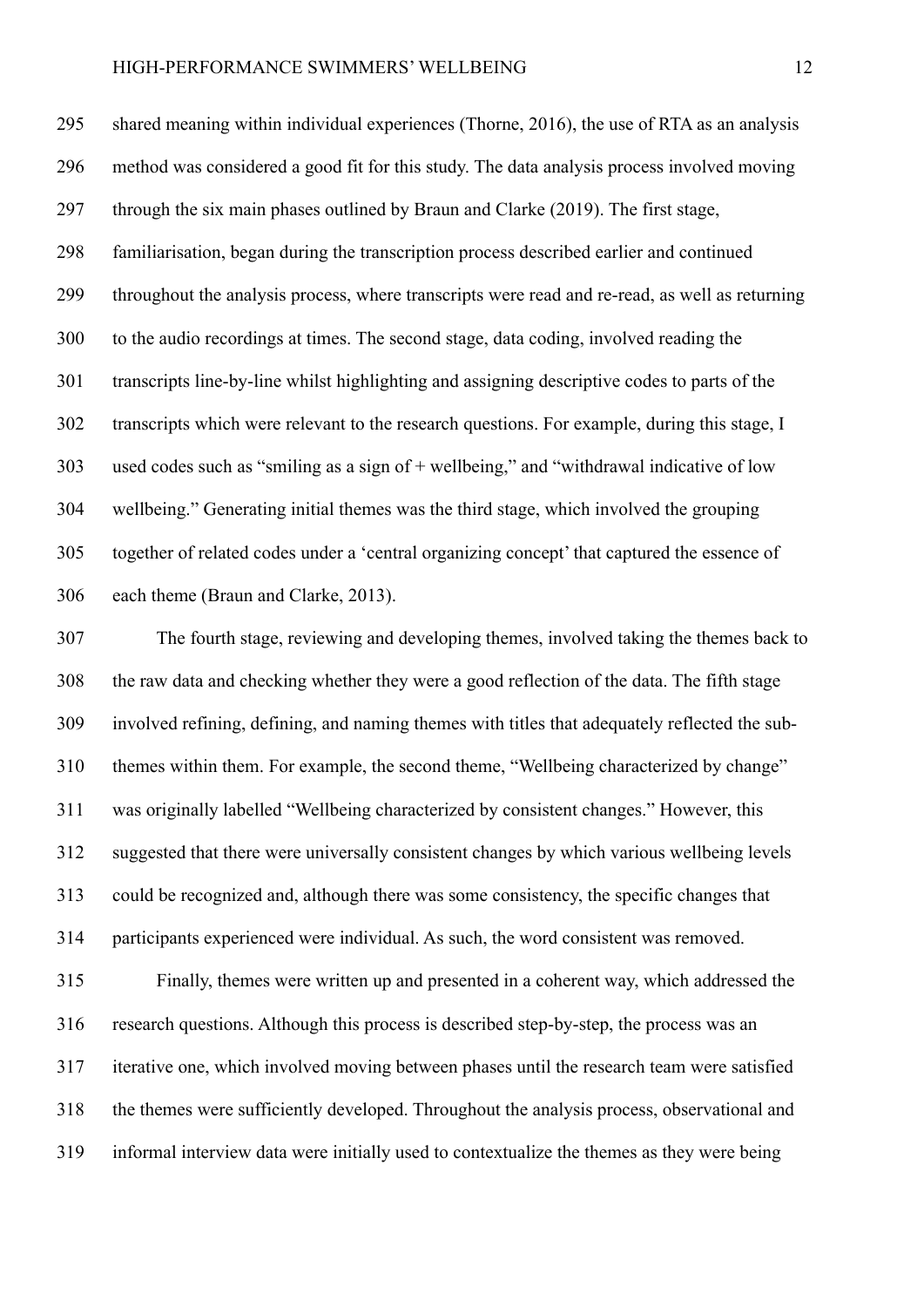developed and, as the analysis progressed, informal conversations occurred to discuss the themes with participants to see if they made sense and reflected swimmer wellbeing within this context. Where there was conflict (e.g., tensions between interview and observational data), swimmers' perspectives were prioritized, and the iterative process between data collection continued to encourage a fuller exploration of these experiences. Individual differences were accounted for in the analysis and included in the presented results.

## **Positionality**

 Reflexivity is a core component of RTA that distinguishes it from other types of thematic analysis (Braun & Clarke, 2019). Engaging in reflexive practice involves 'turning inwards' (Alvesson & Skoldberg, 2017) to understand how researcher positionality may have influenced the study. I (the lead researcher) am a white, British, female, with no prior experience of competitive swimming. Further, I had very little knowledge of swimmer wellbeing, beyond what I had previously read in the literature when beginning this study. Therefore, at the outset of the project, due to my lack of swimming experience, I could be considered an 'outsider.' However, in some aspects, I could also be considered an 'insider'; specifically, I was white, British, and female, characteristics that I shared with the majority of participants who took part in the study. Although my positionality presented initial challenges in that it took some time to understand and become familiar with swimming-related terms, at times I felt that my position as a non-swimmer led to some participants being more open with me about times when they struggled with their wellbeing, as I was not seen as a threat to their swimming career. In addition, my initial position as an non-swimmer also meant that my observations were not clouded by personal experience and, as such, I was open to seeing a wider perspective (Fay, 1996).

 However, throughout the study, I was embedded within the high-performance swimming environment and over time my position changed to a 'knowledgeable outsider'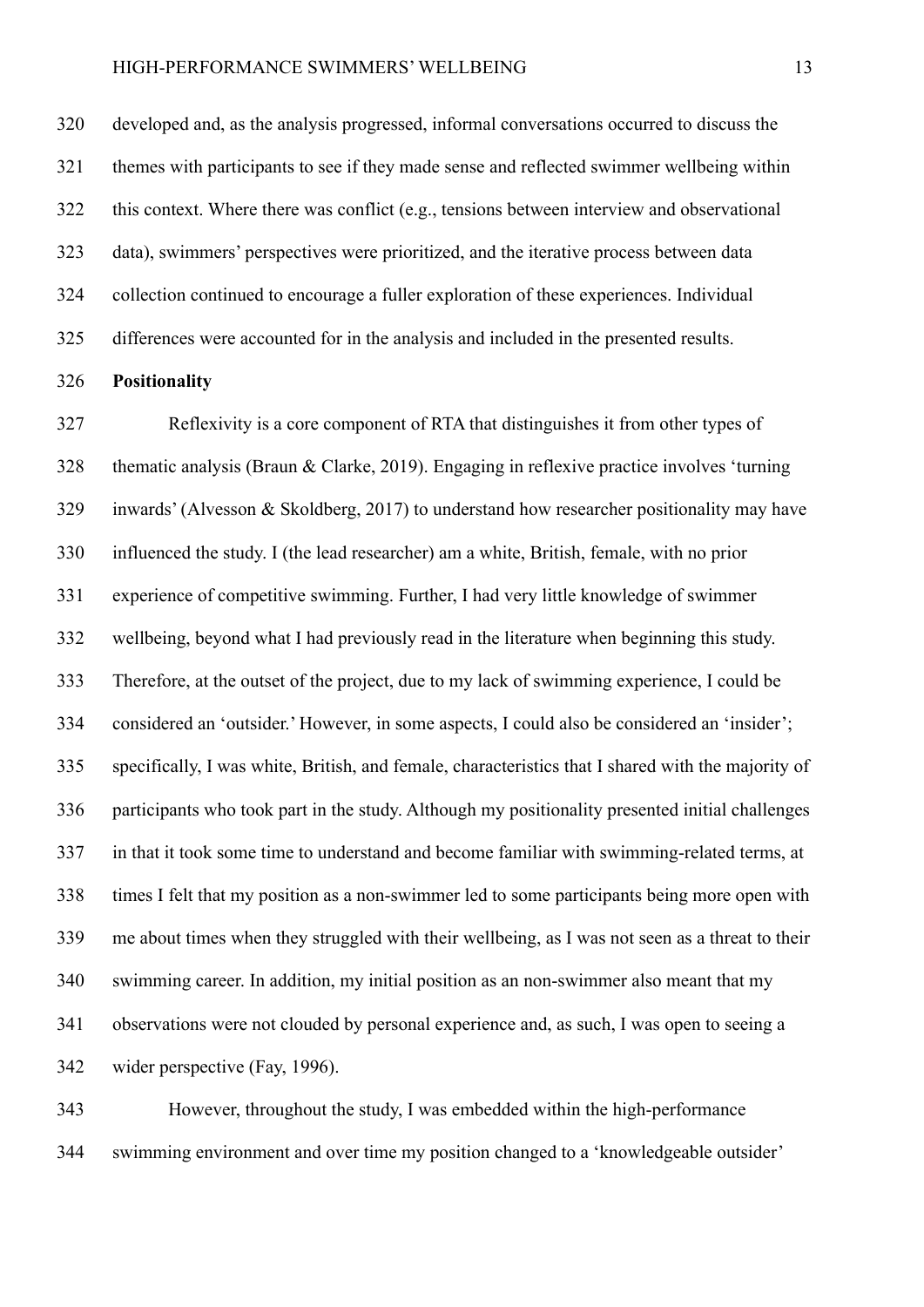and, gradually, more of an 'insider.' This shift came with both benefits and challenges – as I became familiar with certain terminology and the structure of the sport (i.e., competition season, training schedules), I spent less time asking for clarification and as a result, my data became richer. However, during participant recruitment and interviews, some participants felt that sharing their experiences might impact their selection opportunities and so it became even more pertinent that I emphasized that I was not involved in team selection processes.

 During data analysis, my own wellbeing experiences influenced my interpretation of participant's experiences. In seeking to understand the internal and external changes related to wellbeing, I reflected on the changes that I notice in myself and how these may be similar and/or different to changes that participants talked about. For example, I reflected that when my own wellbeing is low, I tend to withdraw from social situations. In analyzing the data, I found that this was similar for many swimmers included in the study, however, I noticed there were swimmers who, when their wellbeing was low, would seek social interaction and become 'louder', in order to distract themselves from their thoughts and feelings.

**Methodological Rigor**

 For this study, the four criteria that Thorne (2016) proposed for evaluating the quality of ID studies are considered. First, *epistemological integrity* is demonstrated as the research question, alongside the lead researcher's underlying philosophical beliefs, led to the choice of ID as a suitable methodological framework. Subsequently, all research and analytical decisions were made within the guidelines of interpretive description to ensure methodological coherence. Such decisions included the study design, participant sampling method, data collection and analysis methods and the write-up of results.

 Second, *representative credibility* was ensured via maximal variation sampling, methodological triangulation of data collection methods, and prolonged engagement within the environment, which allowed for rapport to be built with participants and encourage responses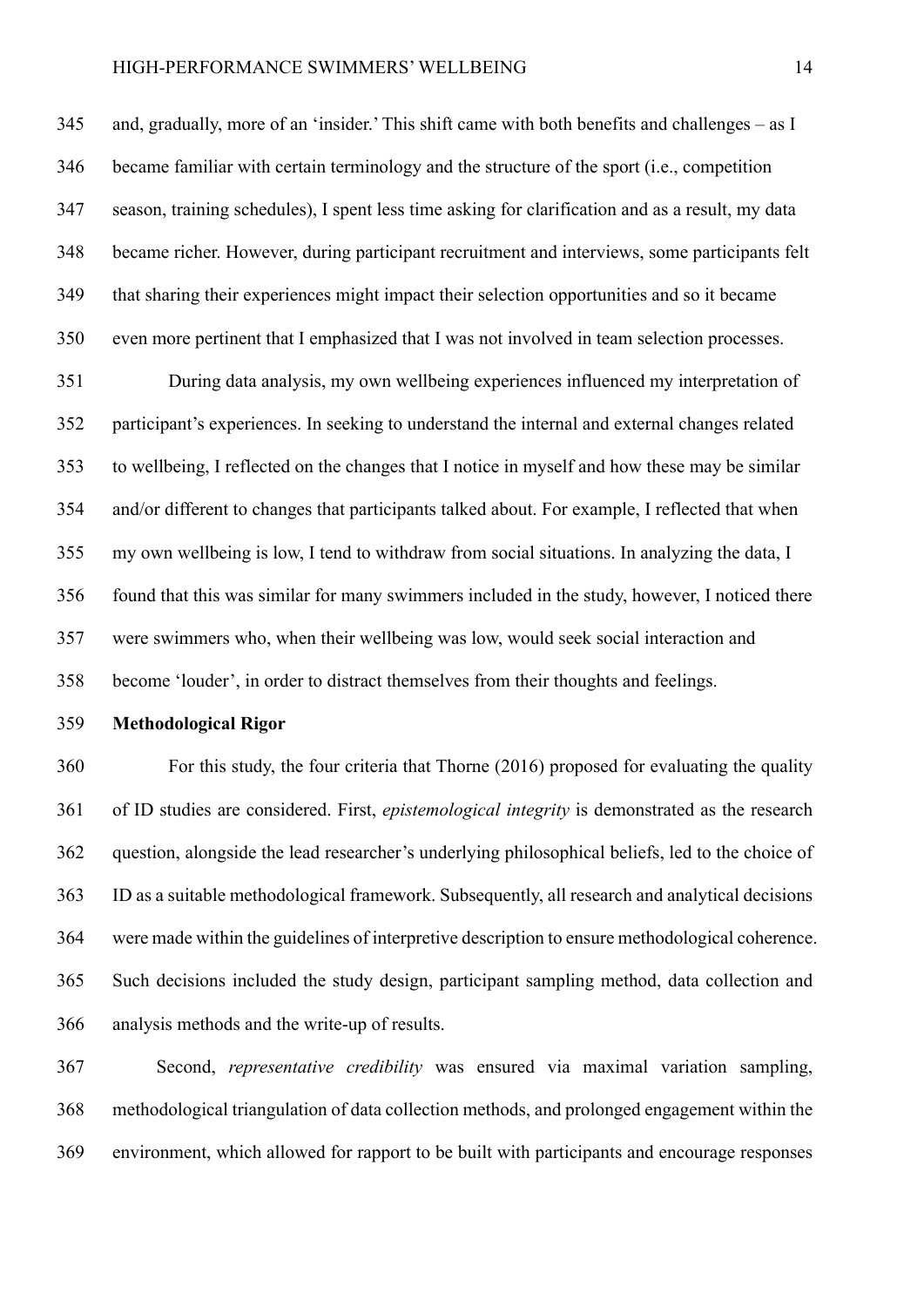which were rich, descriptive, in-depth, and authentic (Harrison et al., 2001). Further, contradictory examples were actively sought during data analysis and included within the results, to acknowledge individual differences within the shared experience. The ongoing results and observations were also discussed with people in the environment, who were able to indicate the extent to which they appeared to fit with what they had witnessed.

 Third, the use of examples of methodological and analytic decisions throughout the manuscript provide a clear *analytic logic,* by providing the reader with transparency regarding how decisions were made and how these may have influenced the findings which have been reported. Further, the results of the study have been presented using supporting data from the formal interviews, informal conversations, and researcher reflections, allowing the reader to see how different data collection methods may have been used in the construction of the results.

 Finally, Thorne (2016) argues for *interpretive authority* to be made clear, in order to achieve trustworthiness. To achieve this, the lead researcher completed a reflexive journal throughout the research process, which served to prompt recognition of how their own beliefs and prior understanding of wellbeing may have shaped the data collection and analysis. In addition, the research team acted as *critical friends* during the analysis, to challenge thinking, encourage reflexivity, and ensure findings were grounded in the data rather than, as Thorne (2016, p. 196) described, an 'over inscription of self.'

#### **Results**

 The current study aimed to understand and recognize high-performance swimmers' wellbeing. Two main themes were developed: i) wellbeing understood and experienced in relation to personal values and goals; and ii) wellbeing characterized by change.

# **Wellbeing Understood and Experienced in Relation to Personal Values and Goals**

 Participants' interpretation of wellbeing varied and appeared to be influenced by their personal values (e.g., being in control and feeling supported) and goals (e.g., making a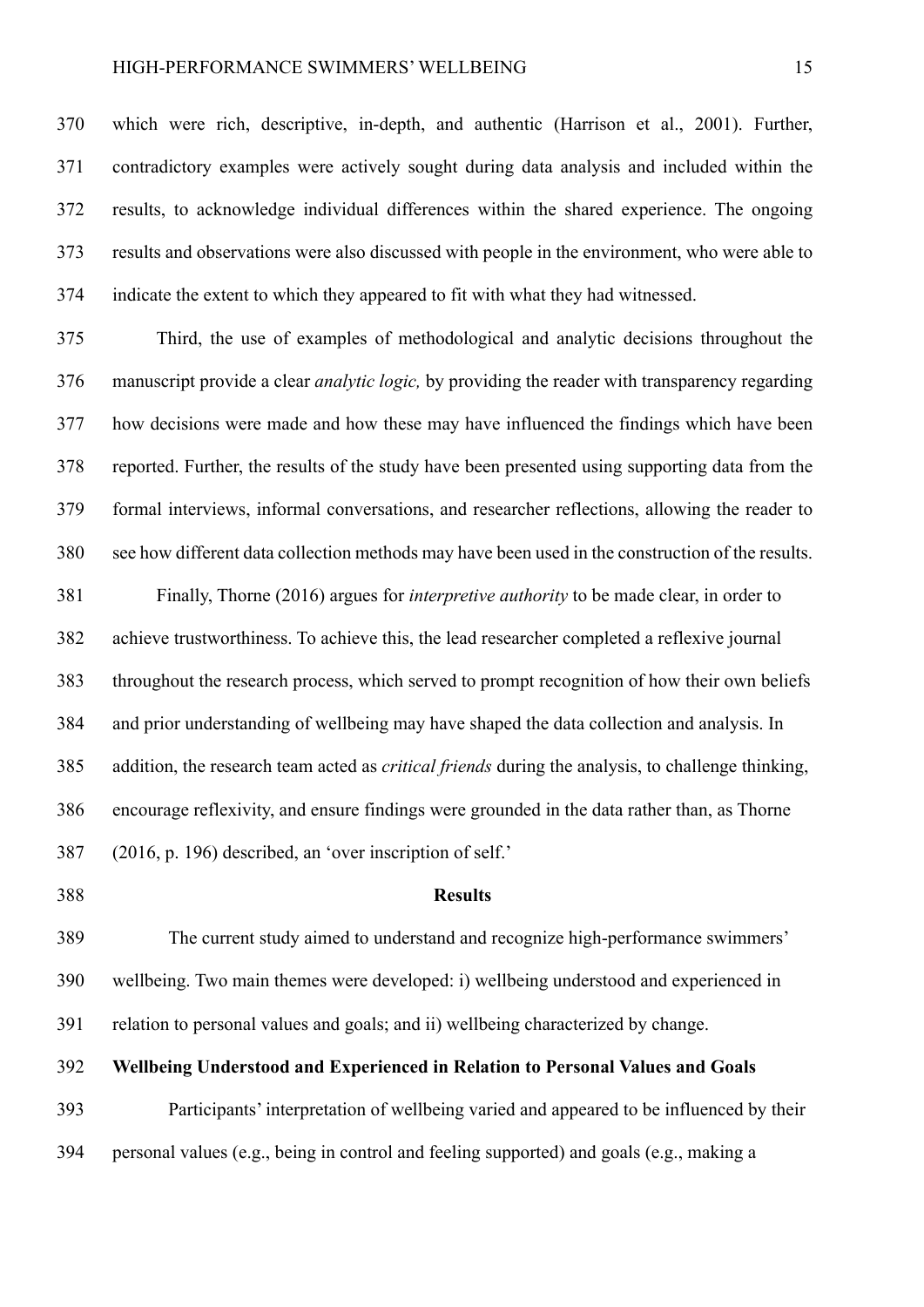qualifying time), although there were some similarities in what participants understood wellbeing to mean. In particular, many participants associated wellbeing with happiness, as most participants associated high levels of wellbeing with feeling "happy", although feelings of happiness were related to personal values and goals. Reflecting the above, this theme comprises two sub-themes: variation in the values and goals that underpin swimmers' understanding and experience of wellbeing, and the role of happiness in evaluating wellbeing in relation to personal values and goals.

## *Variation in the Values and Goals that Underpin Swimmers' Understanding and*

## *Experience of Wellbeing*

 When asked what wellbeing meant, each participant defined wellbeing slightly differently. Emphasizing this point, Support Staff 1 mentioned, "no one really understands [wellbeing], everyone kind of has their own definition." Indeed, although there were similarities, many swimmers had different beliefs about what comprises wellbeing. For example, Swimmer 1 felt, "wellbeing is like happiness really, and health" whereas Swimmer 7 felt that wellbeing was "physical as well, not just mental." For many, wellbeing was considered to be multi-faceted and listed multiple components that characterized wellbeing for them as individuals. For example, Swimmer 2 felt that wellbeing was, "the state of mind you're in" and "how you deal with things" and Swimmer 4 thought that wellbeing included, "being like happy mentally, physically, and maybe like emotionally."

 In developing their understanding of wellbeing, swimmers tended to draw upon their own personal values. That is, things that they as an individual perceived as important, such as being in control, winning, or having good relationships with others, influenced how they understood and evaluated their own wellbeing. For instance, one swimmer indicated that his interpretation of wellbeing was one of feeling in control of a situation. Therefore, low levels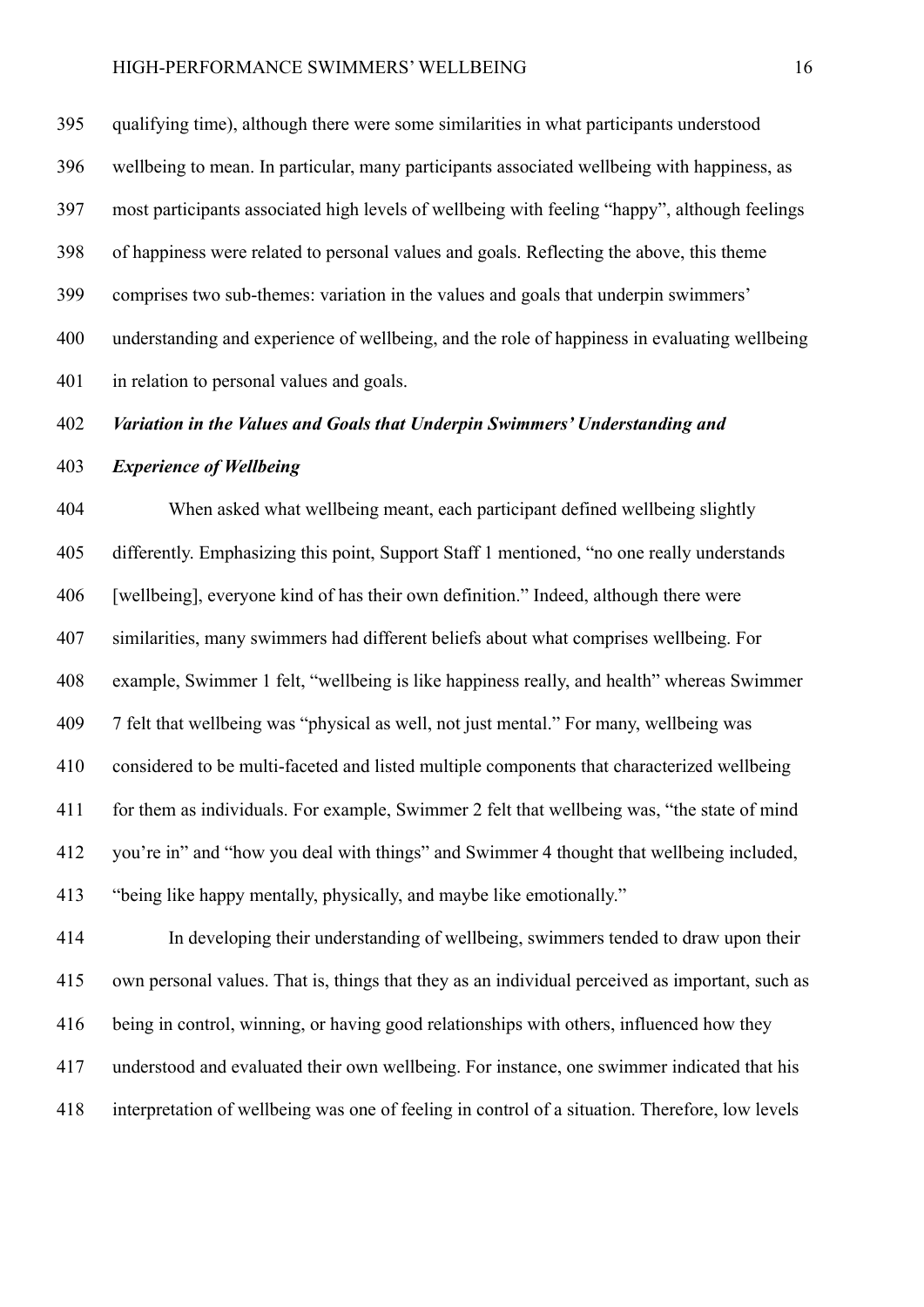of wellbeing were associated with "not being in control." Subsequently, this swimmer reiterated the consequences of feeling out of control:

 It makes you feel powerless, because you lose everything, it's like hitting a wall, it's like racing cars running out of grip, you hit the brakes, they lock up and you just go sliding off the track, that's what it feels like, it's not fun (Swimmer 5).

 Contrastingly, Swimmer 3 identified that their meaning of wellbeing was "the support and stuff that I get from other people, like my coaches, my peers, and my family." As such, they commented that, "I think generally, the whole way through [my wellbeing] has been good because I do, like I've got a lot of support from my family." Additionally, fieldnotes describing an informal conversation between them and the lead researcher indicated that the swimmer valued hard work, and so although managing a job alongside swimming was

challenging, they found it positive for their wellbeing. The fieldnote recorded:

 Spent some time chatting with [Swimmer] – talked about how they were tired from work. I asked how they managed to juggle work and swimming. [Swimmer] told me they find it hard sometimes but 'hard work is always worth it'... also said they'd struggle if they were just 'swimming, swimming, swimming.'

 Moreover, in addition to personal values, it was clear that swimmers experienced wellbeing in relation to their goals. For example, one swimmer had been trying to qualify for a major games for a number of years, noting, "I'm still chasing that time that I've been after for three years, I'm still trying to do it" (Swimmer 2). As such, they felt that their wellbeing was closely linked to how well they performed in relation to that time. Speaking about this, the swimmer recalled how their wellbeing was negatively affected even though they had achieved personal best times, as they had still not made the qualifying time, "[I] swam best times, but obviously missed it [qualifying time], um, and obviously I was very upset"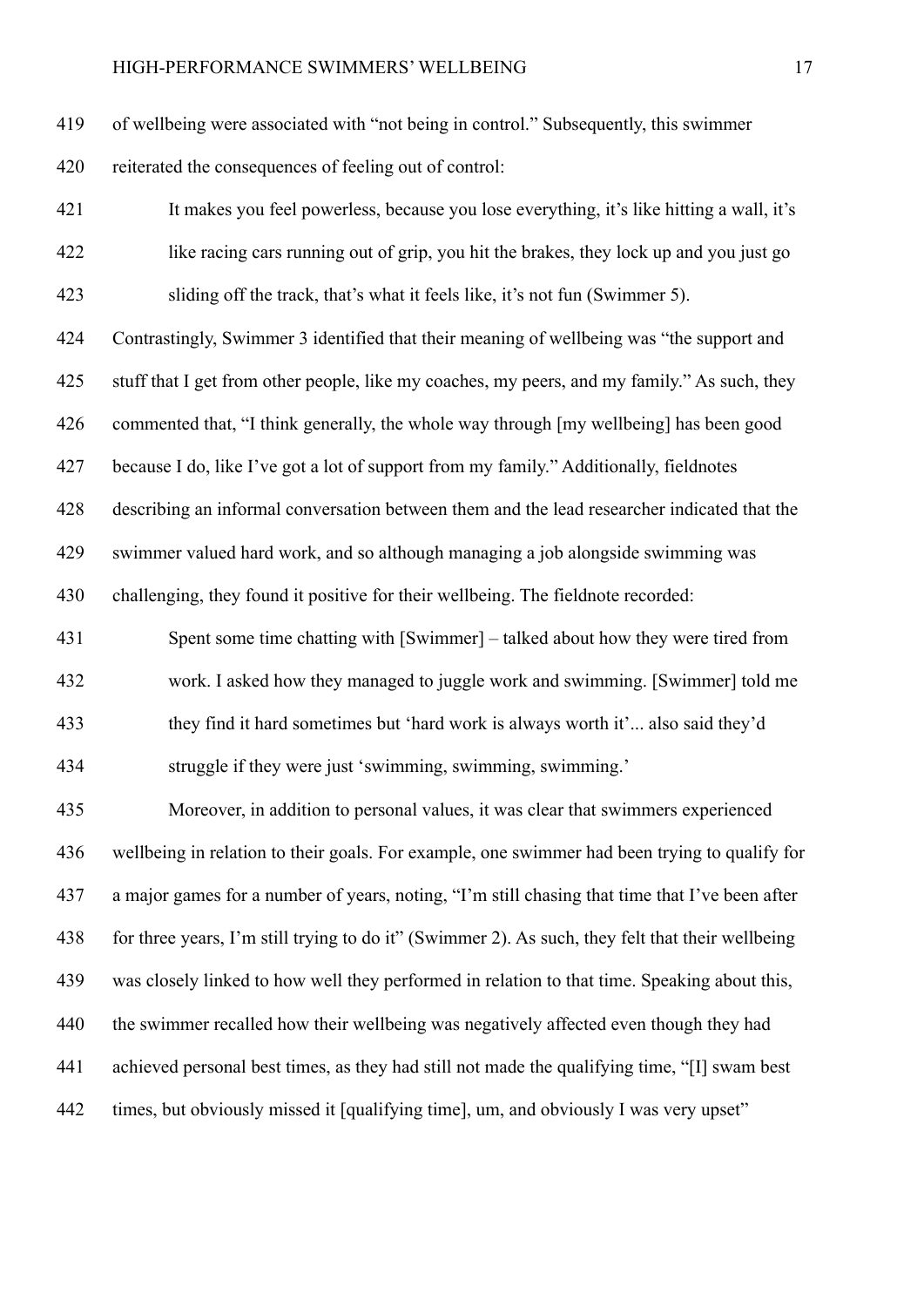(Swimmer 2). Indeed, changes in wellbeing related to goals (especially performance goals) was something that was commonly observed during the study. One fieldnote recorded: First session back for all of the swimmers after trials and nearly a week of rest. Most swimmers seemed in a good mood, probably due to some really good performances... Only exception was [Swimmer]... had a quick chat with [them] after the session and said [they were] "disappointed" with performance... didn't seem to want to chat too much about it but I could sense [they were] quite down compared to usual.

*The Role of Happiness in Evaluating Wellbeing in Relation to Personal Values and Goals*

 Despite individual differences across participants' interpretation of wellbeing, happiness was a consistent characteristic of wellbeing for most participants. For example, Swimmer 8 felt that wellbeing was, "just being happy in general," while Coach 2 considered their role in relation to swimmer wellbeing to be, "managing them so that they feel happy" and Parent 3 indicated that their child's wellbeing is, "just that she's happy, really." Furthermore, many participants used happiness as an indicator of their own wellbeing levels, and when talking about experiences of high levels of wellbeing, simply referred to "feeling happy," whereas when talking about experiences of poor wellbeing, participants often referred to feeling "bad." For instance, Swimmer 1 shared an experience of low wellbeing as "I felt bad like within myself. I know that's a bad word, but I felt bad within myself." However, the role of happiness in relation to wellbeing was complex, and rather than a general feeling of happiness, it appeared that how happy participants felt in relation to personal values determined their overall wellbeing levels. For example, if an individual valued social support and believed this was important for their wellbeing, they judged their wellbeing based on how happy/satisfied they felt with their social network. As Swimmer 6 suggested, they felt their wellbeing was good if, "I'm happy emotionally with my

parents and my friends." In contrast, Swimmer 5, who judged their wellbeing in relation to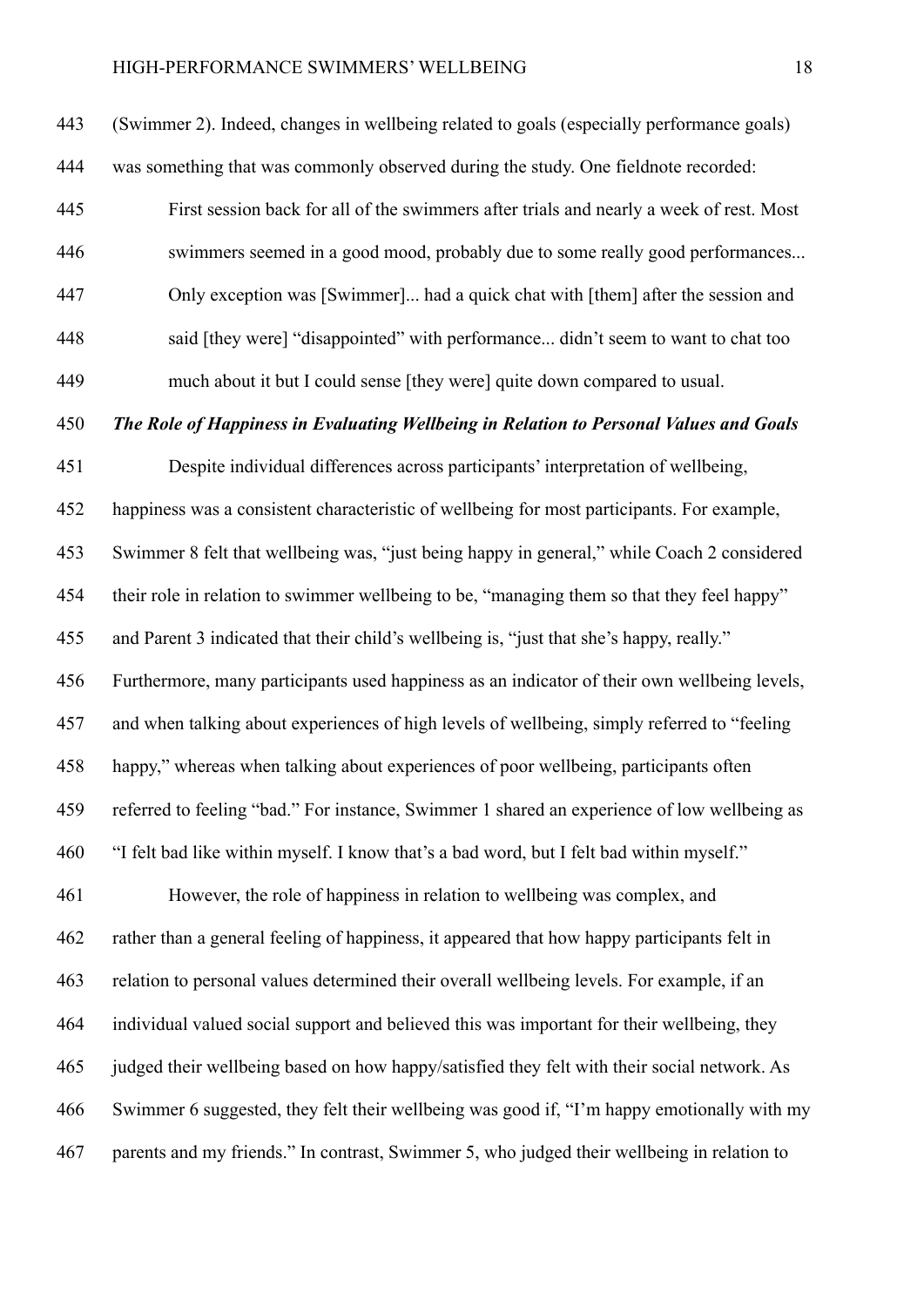control, mentioned that when things felt out of control, "you don't feel happy, because you're having to work harder and harder every day, just to maintain."

**Wellbeing Characterized by Change**

 Participants felt that there were various affective, cognitive, and behavioral indicators that suggested a change in wellbeing. However, these indicators were often specific to each individual. For example, whereas one individual may withdraw from social interactions as a result of low levels of wellbeing, another may become overly talkative. Additionally, swimmers' ability to recognize changes in themselves was dependent upon each individual's level of self-awareness. These ideas are encapsulated within three sub-themes: Internal changes, external changes, and the role of awareness.

## *Internal Changes*

 Internal changes refer to the unobservable changes associated with varying wellbeing levels. Internal changes fell into two main categories; affective and cognitive. Considering the affective changes, participants often noted a change in feelings of motivation, particularly regarding training, as a result of their wellbeing levels. At times, a lack of motivation led to swimmers missing training sessions or not putting as much effort in as they usually would. In contrast, participants felt that higher levels of wellbeing made them feel more motivated to train. For example, when experiencing high levels of wellbeing, Swimmer 3 felt "really motivated... really looking forward to getting in the pool and having a good session." A lack of motivation related to wellbeing was also recorded during observations at training sessions. For example, one fieldnote recorded, "[Swimmer] told me they "weren't feeling it this morning." I asked why and [Swimmer] said they "just didn't feel great." I'm wondering if it's because of the competition on the weekend – try to find out how they did." Participants also identified variation in feelings of enjoyment, related to increasing or

decreasing wellbeing levels, again particularly regarding training. For example, when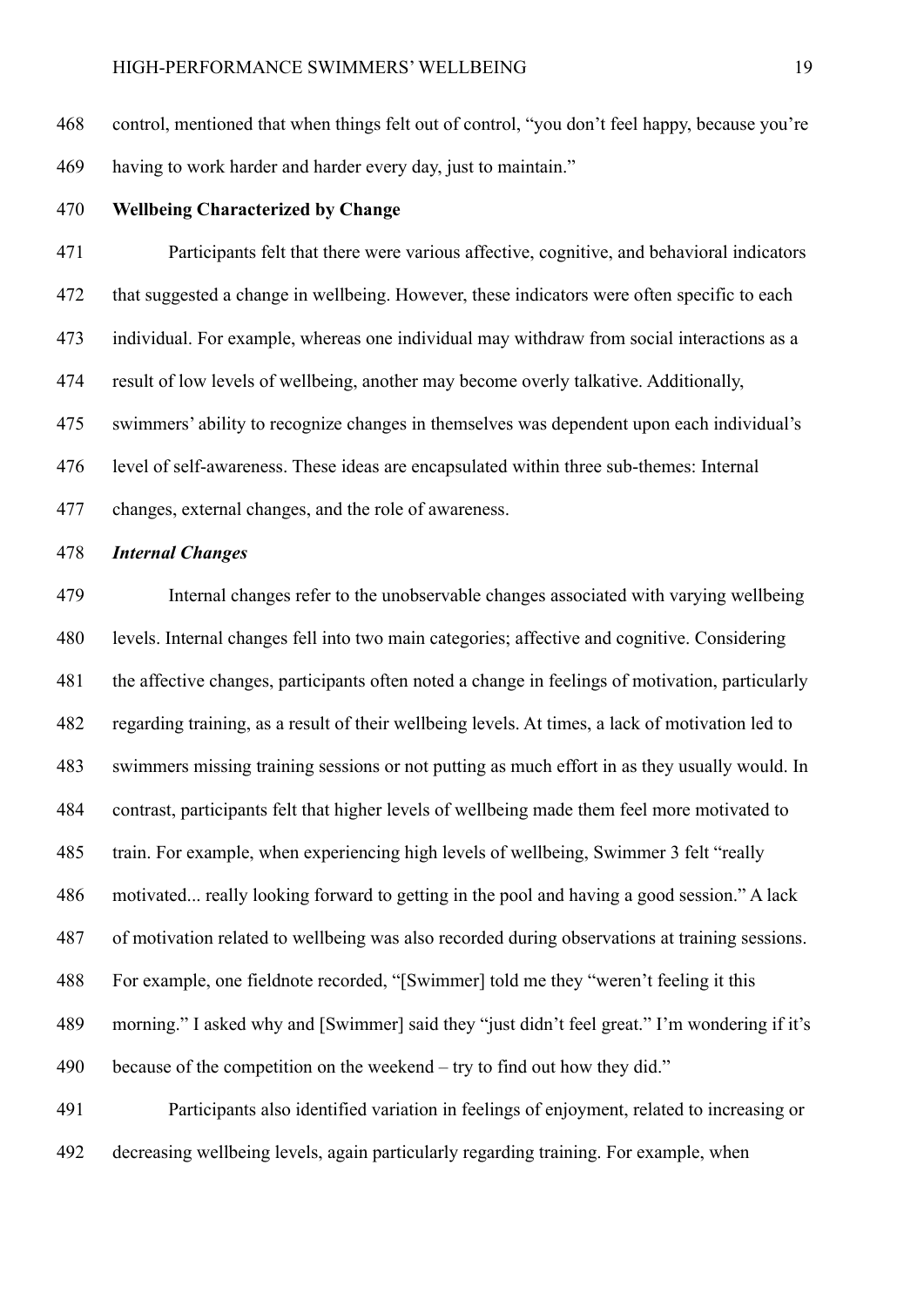discussing training during periods of high wellbeing, Swimmer 3 mentioned, "it's fun, it's hard but it's a good hard like you feel like you're accomplishing something rather than just slaving away up and down the pool." Conversely, Swimmer 8 said, "when you're not in the best state of mind and all that, the sessions drag, it's not as fun, you're there and you feel like you're swimming up and down for no reason." Related to this, Swimmer 1 noted how, when they had low wellbeing, other swimmers' behaviour could affect their wellbeing further, saying, "it doesn't even have to be something that annoys me but like, I'll find a way to get annoyed by it." Related to the influence of other's wellbeing on swimmer enjoyment, the impact of the coach on swimmer wellbeing was also recorded during observations. One fieldnote described, "[coach] not as upbeat as usual, very quiet... this seemed to put everyone on edge... not too much talking between staff or athletes."

 With regards to cognitive changes, participants identified two main ways in which changing wellbeing levels affected these, specifically their ability to focus and their ability to rationalize. For instance, speaking about focus during periods of low wellbeing, Swimmer 2 said, "you're not a 100% focused or committed on what you should be doing…10, 20% could have wandered off somewhere else, that's going to affect your performance." In contrast, high levels of wellbeing were associated with an increased ability to focus. As Swimmer 4 mentioned when they had good wellbeing they would be, "really looking forward to getting in the pool... [because] you can just focus on going up and down swimming." Beyond focus, some participants reported an inability to rationalize when experiencing low levels of wellbeing. For example, Swimmer 6 said, "when I'm having a hard day I'm just like, it's that session, that's the one that is going to make me so rubbish." However, as Support Staff 3 mentioned, when experiencing high levels of wellbeing, swimmers were perceived to be better able to "recognize this [a bad session] is not the end of

the world." Reiterating this point, Coach 4 said, "they [swimmers] can think about things in a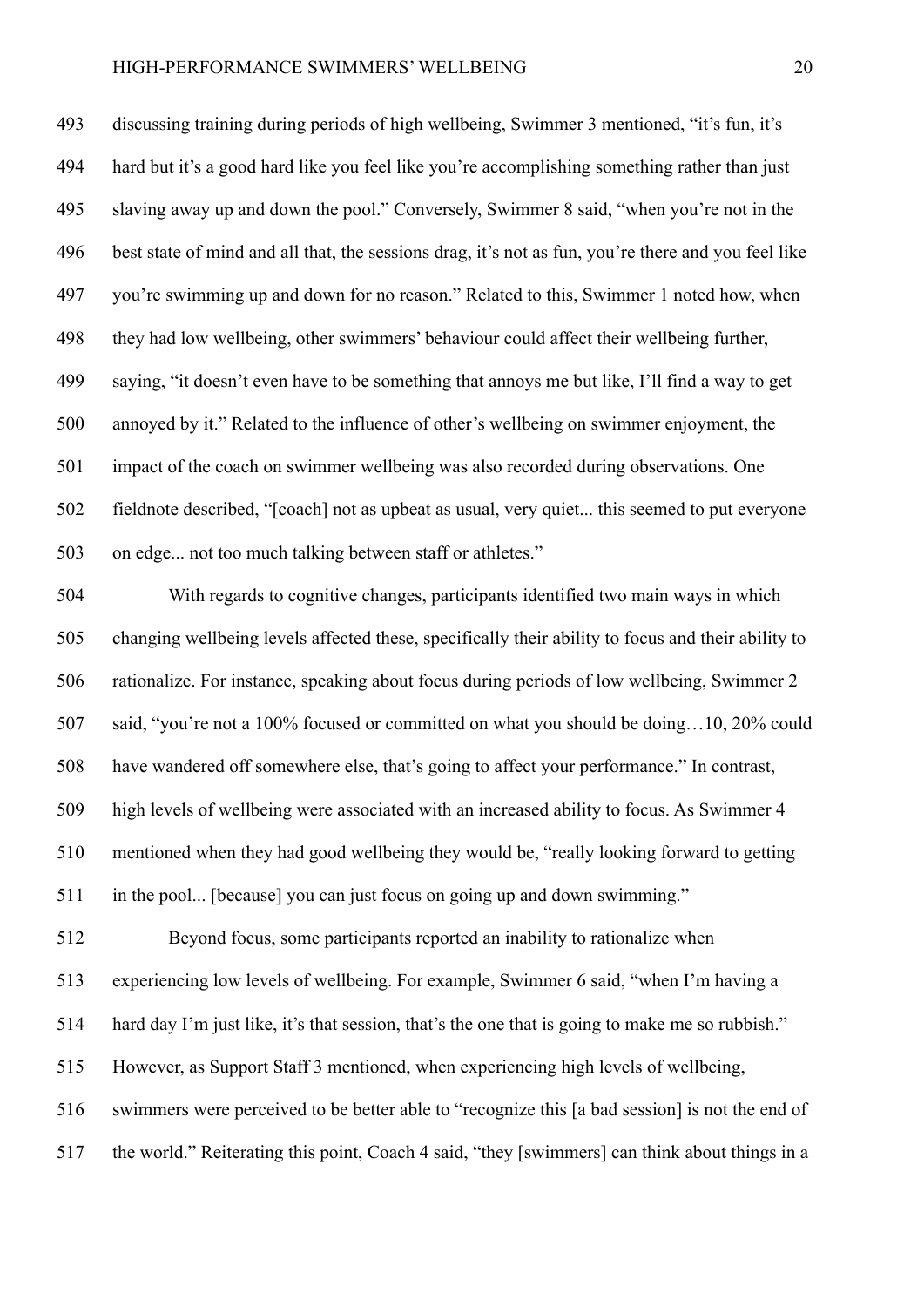bit more of a logical way, instead of reacting emotionally." During the times when they found it difficult to rationalize, swimmers felt that the people around them could help. For example, Swimmer 2 explained how, when they had not made the times to qualify for a squad, the coaches helped them to rationalize the situation, saying: I was like what am I doing now, there's nothing, I haven't got anything to aim for so

 they sat me down and they were like yeah, obviously we know your situation, like you haven't qualified but, they were still the best times you've ever done so they were like, it's like you haven't become a shit swimmer overnight.

## *External Changes*

 Participants referred to a number of noticeable behavioral changes that were considered to occur as a result of changing levels of wellbeing. These were identified by swimmers themselves, as well as coaches, support staff, and parents. Behavioral changes were most commonly observed via social cues, namely, through social interactions and body language. Specifically, higher levels of wellbeing were often associated with more interaction with others, whereas lower levels of wellbeing were associated with reduced interaction. Swimmer 3 highlighted this point, "On a day when where I'm feeling good in the pool, I'll talk to anyone in my squad . . . whereas if I'm not [feeling good], I'll just talk to my close circle and sort of exclude everyone else." Additionally, participants reported noticing changes to the language used in interacts while experiencing lower levels of wellbeing. Swimmer 1 noted, "I feel like I swear a lot more if I'm not happy… a lot more bad words come out." Participants also considered changes to body language to be an indicator of varying levels of wellbeing. For example, some of the participants felt the way swimmers walked onto poolside provided a useful indicator of their wellbeing level, as Swimmer 1 explained: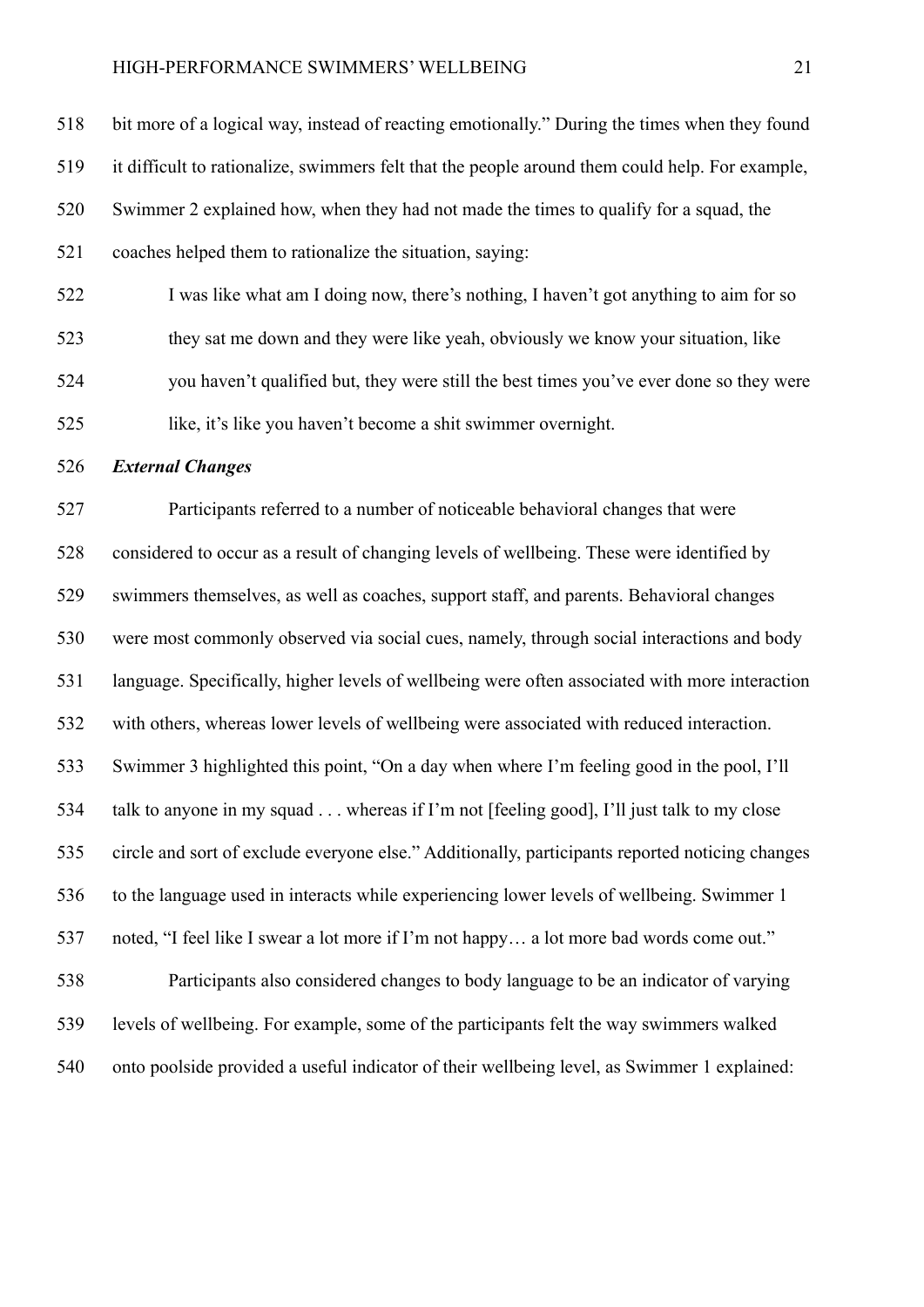People walk up like on pool side, like chest out you know head up, having a bit of a laugh and smiley, that sort of stuff um, but if you're having a bad day it's like head down, bit slumped, bit sad, miserable face.

 In addition, participants spoke about changes to facial expressions related to wellbeing, including smiling, frowning, and eye contact and a number of observations related to this 546 point were recorded. For example, one fieldnote noted, "I tried to smile if I caught [staff] member's] eye but no response," whereas another observed "[swimmer] had a vacant look in his face". Finally, participants felt that body posture was a consistent indicator of wellbeing and many coaches believed that changes to body posture and movement could also be recognized in the water. Speaking about this, Coach 2 noted, "I mean…, you can see them in the [water], you're thinking goodness me, it's just like have you ever swam before (laughs), what's happened, do you have arms and legs?"

 Although there were commonalities in the behavioral changes perceived to indicate wellbeing levels, the specific changes observed were dependent on the individual's typical behavior. As Support Staff 2 commented "the kind of the main thing with the athletes I work with is they become a different person." Indeed, as the study progressed, comments regarding changes to typical behaviour were often recorded in the observational fieldnotes. For example, one entry stated, "one swimmer ignored me which is not unusual but also seemed very quiet even with other swimmers" and another entry observed that a swimmer was, "much more relaxed than normal." However, despite the individuality in the changes observed, there appeared to be within-person consistency, as Support Staff 3 noted, "there's one athlete who very much disengages from the coach when they're not in a state of great wellbeing."

# *The Role of Awareness*

 Within the context of this study, awareness referred to an individuals' ability to recognize changes, either in themselves or in others. In particular, participants felt that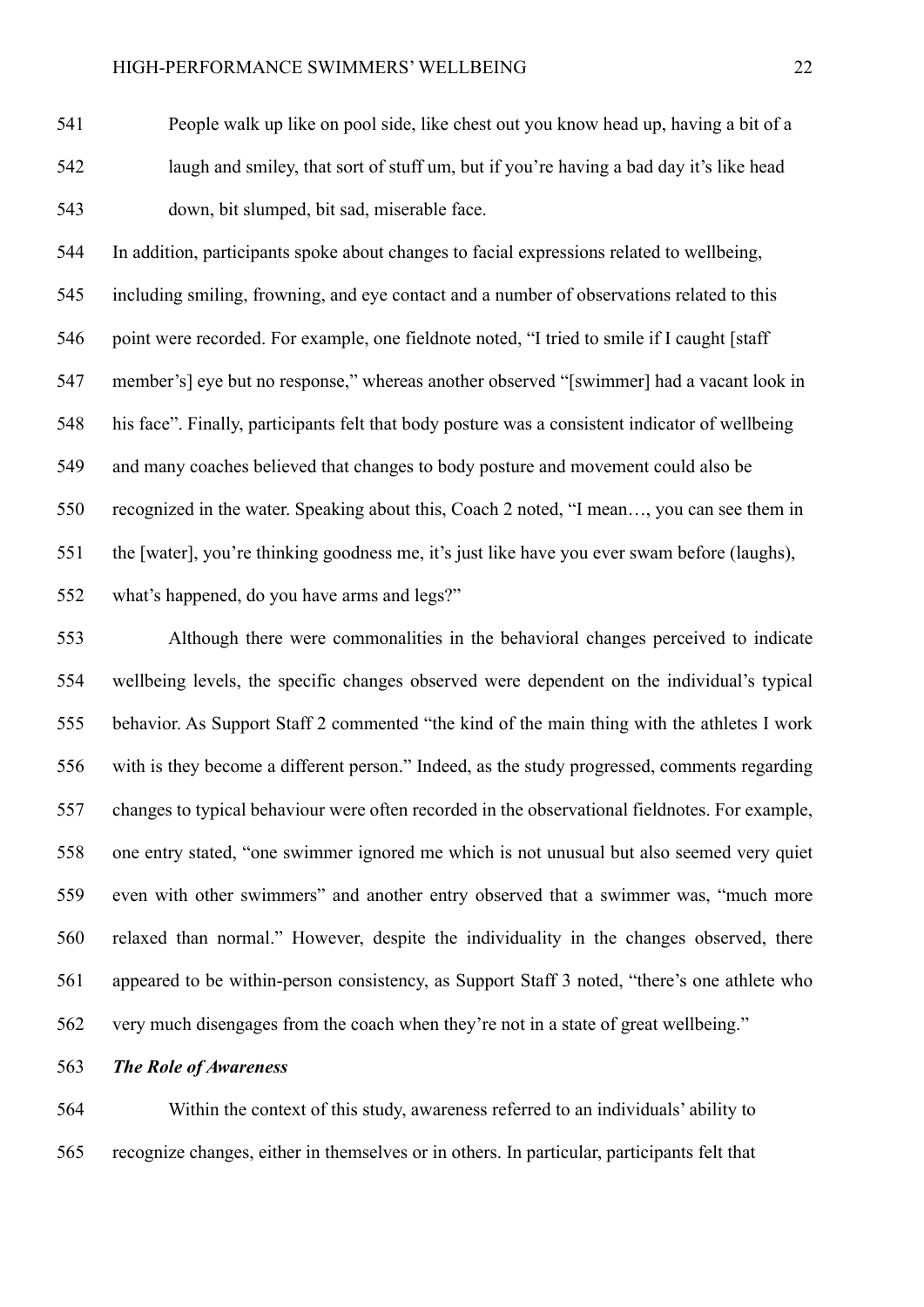swimmers needed a certain level of self-awareness to be able to recognize both internal and external wellbeing related indicators, though not all participants considered swimmers to have the level of self-awareness required. Specifically, some participants considered that self- awareness was age related, and developed over time. As such, compared to other swimmers, more experienced swimmers were perceived as better able to identify changes associated with their wellbeing. Discussing this, Coach 2 said, "I think, as an adult, you kind of learn to know yourself a little bit better in that way, but I think that's where the swimmers are still learning about themselves a bit." Some swimmers felt that they could not always identify changes to their own wellbeing, rather, it was only when others noticed, or they reflected, that they became aware of them. Swimmer 1 explained, "I think it takes a while for me to realize when I'm in peaks or troughs or whatever like, with how I'm feeling."

 Participants felt that, in particular, coaches had a good awareness of the wellbeing levels of their swimmers, with Swimmer 8 noting, "he [coach] will notice, it's a bit creepy actually!" Reiterating this point, Parent 3 said, "I think sometimes [the coach] recognizes more in my daughter than what I do." However, given the individual nature of behavioral changes related to wellbeing, coaches, support staff, and parents felt it took extended time with each swimmer to observe their responses in a range of situations and establish a baseline for future comparison. Discussing this, Coach 4 explained, "it's that change in their day to day emotions, that you've learnt over a period of time."

 However, coaches noted that changes to behavior were harder to spot in individuals who did not display large variations in their day-to-day social interactions and body language. For example, Support Staff 1 felt it was difficult to notice changing wellbeing in a certain swimmer because they appeared to be constantly cheerful, noting, "he looks so cheerful all of the time... I think people like him are probably the worst ones to try and like pick up on subtle signs." Similarly, Coach 5 felt that it was harder to recognize changes in wellbeing in swimmers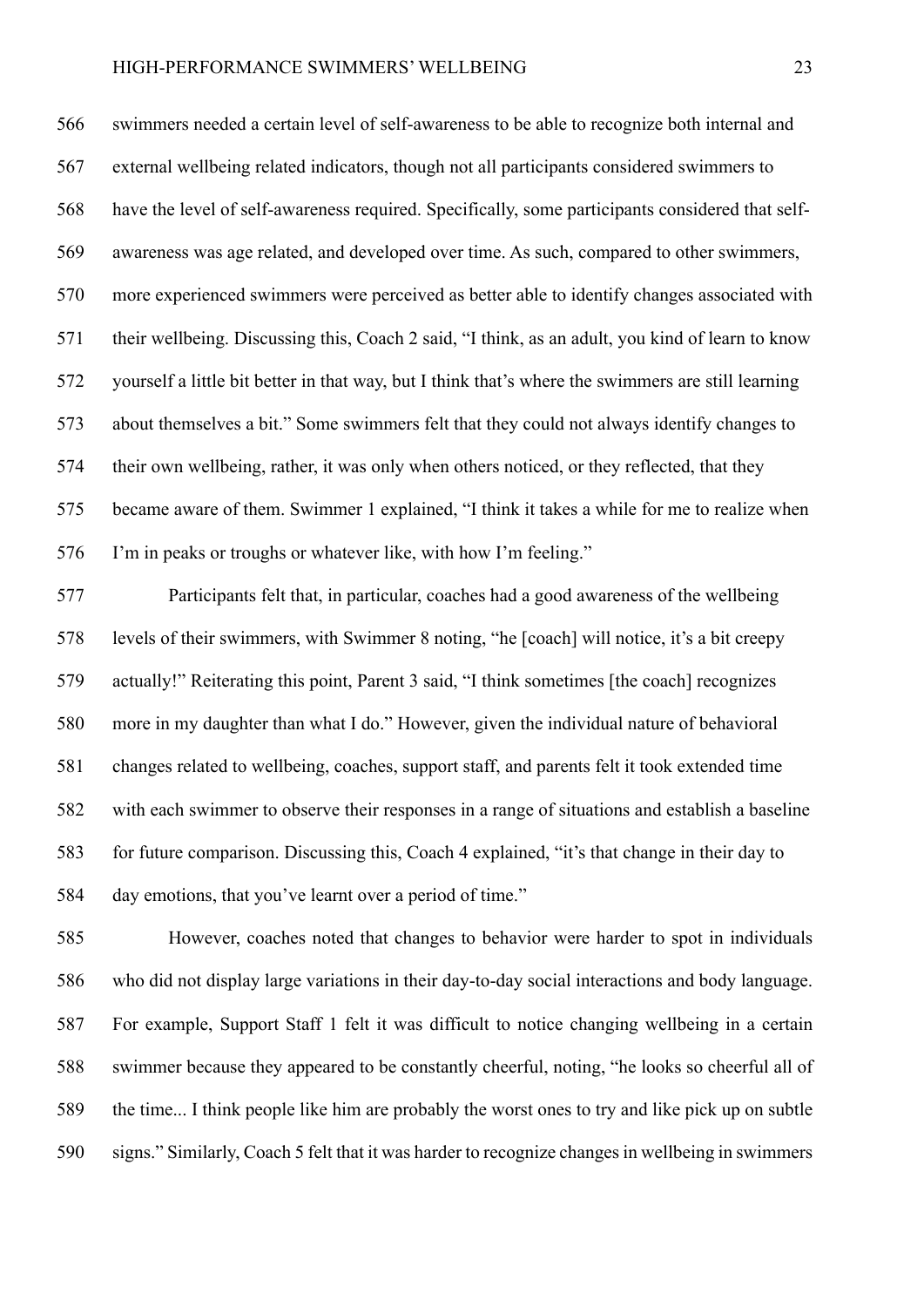The purpose of the current study was to understand and recognize high-performance swimmers' wellbeing. Overall, the findings point to a close association between participants' personal values and goals in both their understanding and experience of wellbeing. That is, findings suggest that wellbeing of high-performance swimmers is a highly subjective experience, and that swimmers understand wellbeing in relation to their own personal values and goals, and experience wellbeing in terms of happiness related to those values and goals. Further, the findings indicate that wellbeing can be recognized via various cognitive, affective, and behavioral indicators and that changes in wellbeing levels may be recognized via changes in these indicators, although the manifestation of these changes differ between swimmers. Related to this, the present study highlights the variation in levels of self- awareness that meant that not all swimmers were able to recognize their own wellbeing indicators, and instead relied on others (i.e., coaches, parents, peers) to notice these for them. Generally, participant's understanding of wellbeing was aligned with Lundqvist's (2011) model of wellbeing, in that participants characterized wellbeing using both hedonic (e.g., feelings of happiness) and eudaimonic (e.g., functioning and social) aspects. However, the current study extends our understanding by highlighting the individual differences in the value that participants placed on certain aspects of wellbeing over others (i.e., emotional, psychological). For example, some participants viewed social aspects as critical to wellbeing, whereas others felt that emotional functioning was more important for their overall wellbeing. Consequently, these findings suggest that to understand an individual's wellbeing it is necessary to delve below the categories of hedonic and eudiamonic functioning, to consider the personal factors that underpin each individual's experience of these.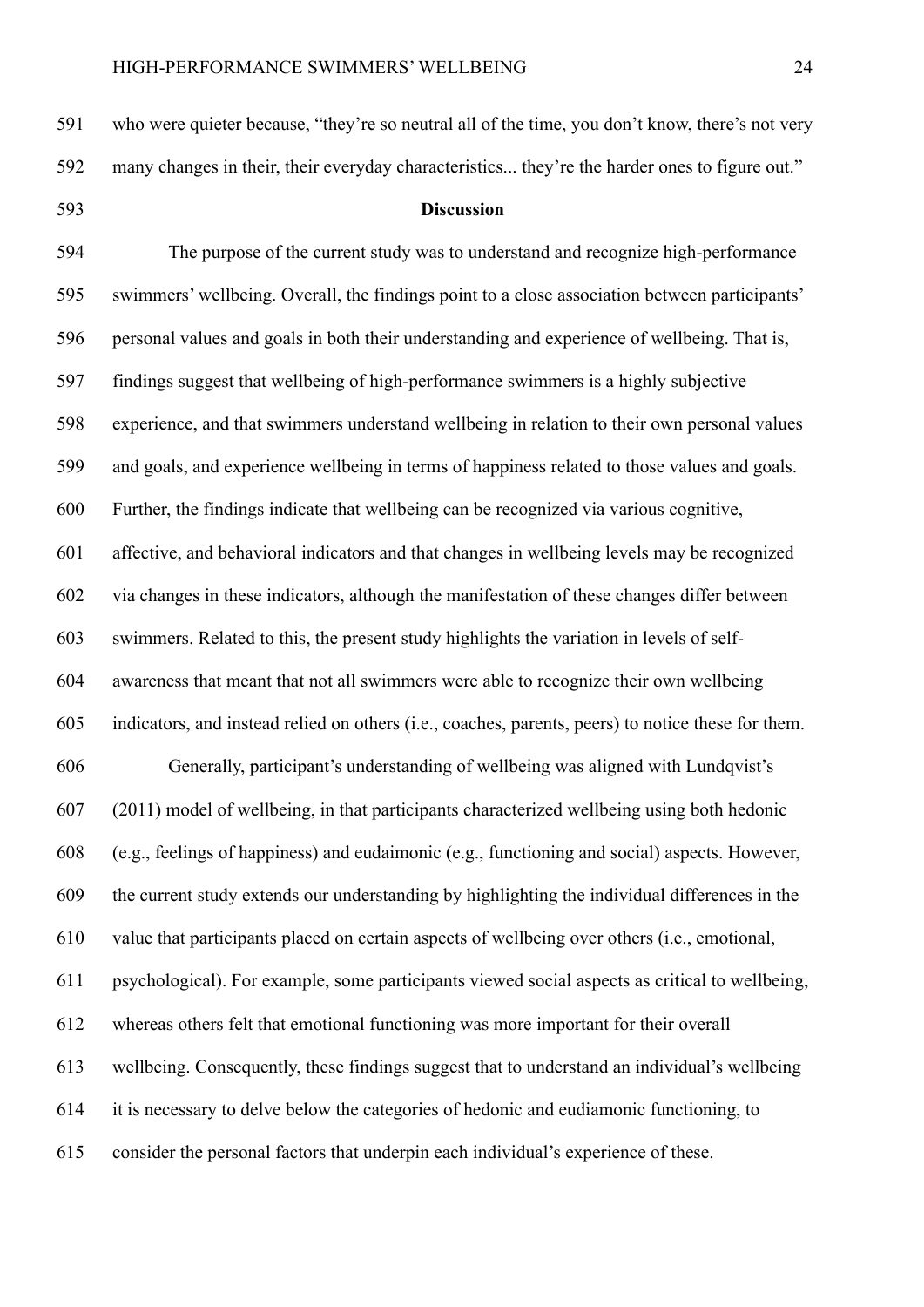The individuality in participants' understanding of wellbeing found in the current study offers a novel contribution to the literature as, with the notable exception of Ashfield et al. (2012) whose findings emphasized the individual nature of the flourishing experience, previous studies have tended to approach the conceptualization of wellbeing from a "one size fits all" perspective that views wellbeing as a common experience. As such, previous studies have aimed to identify shared aspects of wellbeing that characterize the experience for all (e.g., Sarkar & Fletcher, 2014; Brown et al., 2018). This endeavor has proved challenging and, despite increased research focus in this area, researchers have struggled to reach an overall consensus with regards to what characterizes athlete wellbeing. In light of the current study's findings, we suggest that such challenges will remain while attempts to define wellbeing in terms of a generalized set of characteristics continue.

 Instead, future research may benefit from redirecting its focus towards more fully understanding the underpinning values and goals related to wellbeing, and how they may influence, or are influenced by, wellbeing. Indeed, this shift would reflect that of the broader psychology literature, where studies have begun to consider individual differences in the wellbeing experience (e.g., Wissing et al., 2021). For example, a recent study by Wissing et al. (2021) that examined differences in the goals of individuals with high and low levels of wellbeing found that those who had lower levels of wellbeing (i.e., languishing) were more likely to have self-focused and hedonic goals, whereas those with higher levels of wellbeing (i.e., flourishing) were more likely to have other-focused and eudaimonic goals. Such insights within the context of sport would allow researchers to better understand what factors might affect wellbeing, how they might impact on wellbeing, and in what situations.

 Further, the subjective and personal nature of wellbeing emphasized by the findings of the present study have implications for how athlete wellbeing is measured. Previously, studies have looked to develop sport-specific measures of wellbeing, such as the Sport Mental Health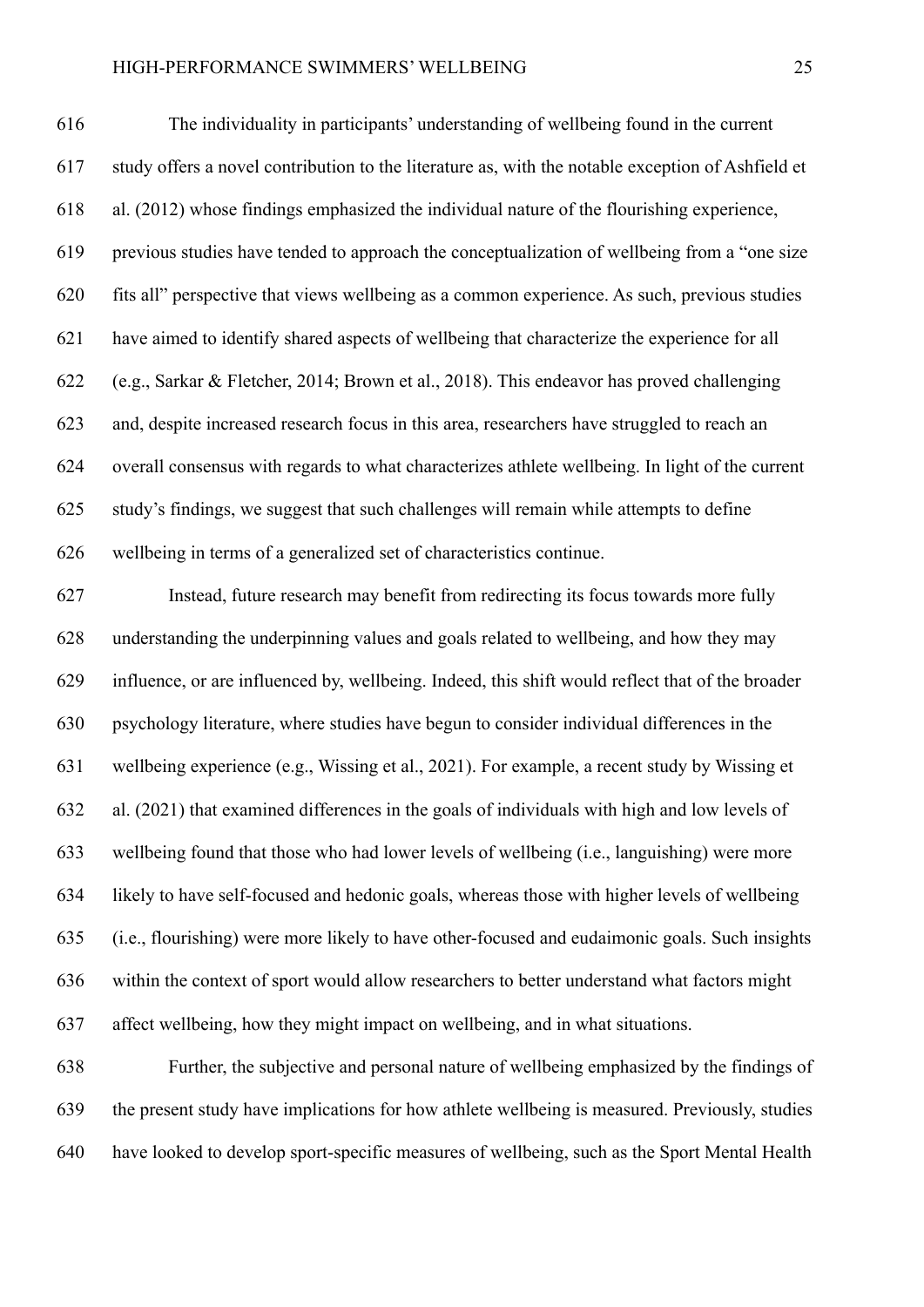Continuum Short Form (SMHC-SF; Foster & Chow, 2018) and the Eudaimonic Wellbeing in Sport Scale (EWBSS; Kouali et al., 2020). However, these instruments take a criterion-based approach to measuring the construct and, given that wellbeing appears to be closely tied to personal values and goals, this approach may not provide an accurate or appropriate way of measuring wellbeing as it does not account for differences in how wellbeing may be understood and judged by the individual; nor does it factor in an individual's aspirations and goals. Based on the current findings, to provide useful and useable results, any measure of athlete wellbeing would need to account for variation in a respondent's personal values and goals that underpin their understanding of wellbeing. In practical terms, this might mean including additional questions around identifying personal values and goals and/or amending the wording of items to encourage respondents to answer in relation to their own specific values and goals, rather than global or societal norms. Another option may be to administer wellbeing measures to the same person multiple times in order to form a baseline against which further within-person comparisons may be made.

 Despite the individual variation in how wellbeing was understood, the association of wellbeing with feelings of happiness was similar across participants. This is consistent with the wider psychological literature on subjective wellbeing, in which happiness is considered a core component (Diener, 1984). However, the findings demonstrate that there is another layer of complexity underpinning this, with feelings of happiness related to satisfaction with, and progress in, personal values and goals. One explanation may be that swimmers who achieve their goals and live a life consistent with their values may experience more happiness. This aligns with the self-concordance model (Sheldon & Elliot, 1999) which suggests that autonomously motivated goals are more likely to be attained. Within sport, Smith et al. (2011) found that, for athletes who had goals that were intrinsically regulated and of personal value, goal attainment was associated has been linked to increased positive affect and life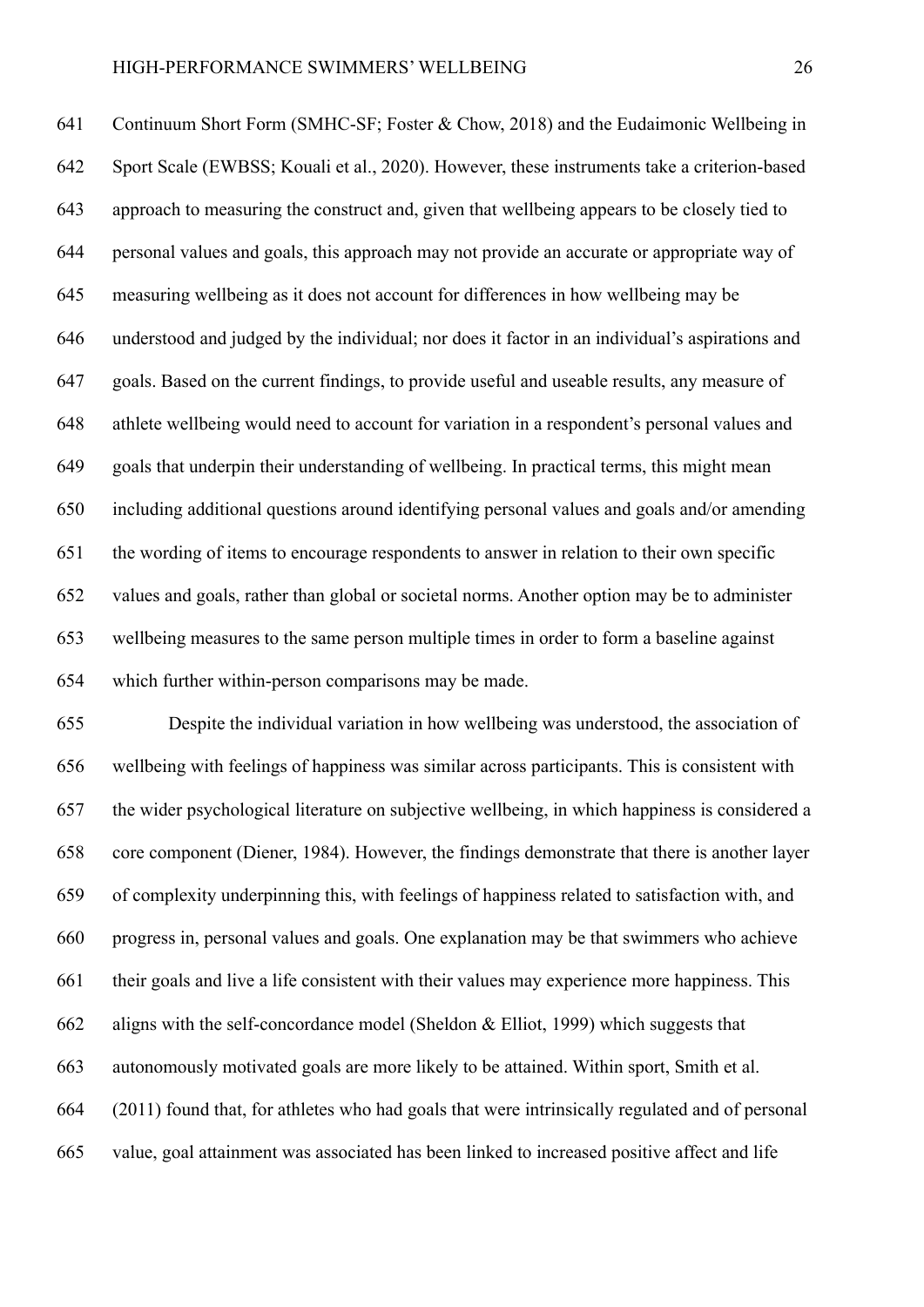satisfaction. Thus, it appears important that athletes set goals that are meaningful to them, as they will be more likely to achieve these and, thus, may experience higher wellbeing. In addition to how wellbeing was understood and experienced, the current study provided insight into how the wellbeing levels of high-performance swimmers might be recognized and, importantly, findings highlighted that swimmers' ability to recognize their own wellbeing indicators was often poor, with swimmers noting that they rarely thought about their own wellbeing, unless it became problematic. The lack of awareness around mental health and mental illness related symptoms is not new within sport and is already starting to be addressed through the delivery of Mental Health Literacy (MHL) interventions (e.g., Van Raalte et al., 2015; Liddle et al., 2021). Such interventions have shown to be useful in increasing knowledge around symptoms and signs of common mental disorders, as well as increasing intentions to seek help for a mental illness. However, these interventions are pathology-oriented in that they focus on the identification of, and help-seeking for, mental illness. Whilst it is critical that athletes are able to recognize and seek support for mental illnesses, it is equally important that they are also able to recognize the signs and symptoms of mental health (i.e., wellbeing). By being aware of what wellbeing "looks like" for them, athletes will be better able to recognize and intervene when their wellbeing is declining. In addition, if athletes are aware of what high levels of wellbeing look and feel like for them, they may be better able to reflect on situations that foster and facilitate wellbeing for them.

**Practical Implications**

 In addition to the aforementioned theoretical implications, there are a number of practical implications related to the findings of the current study. First, the findings highlight the need for coaches and practitioners to spend time learning about each swimmer's personal values and goals that may underpin their understanding (and experience) of wellbeing. This is an essential first step in being able to protect and enhance the wellbeing of swimmers as, by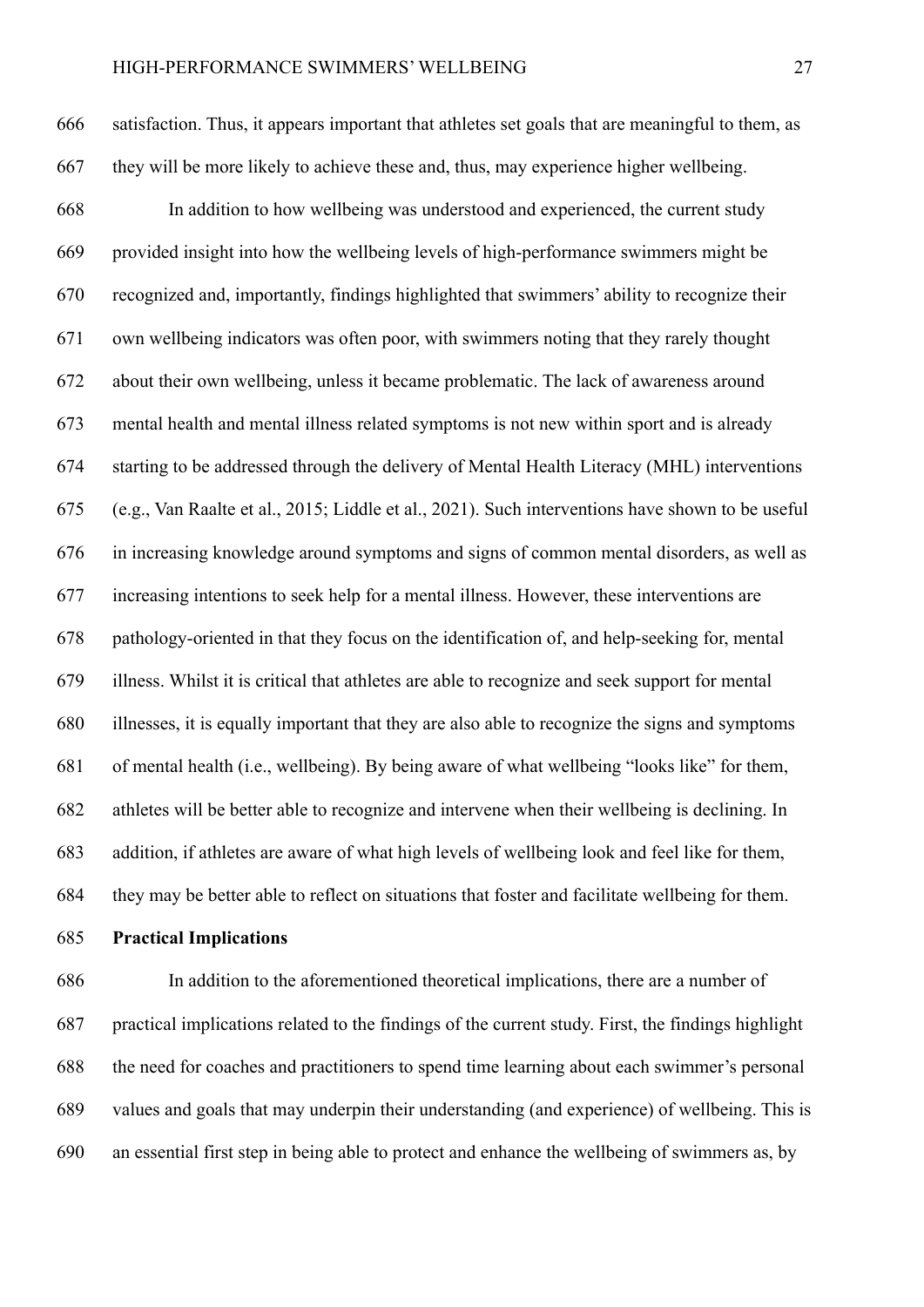doing this, coaches, practitioners, and other support staff may be able to anticipate when and how a swimmer's wellbeing might be impacted, as well as being able to create an environment that supports swimmer wellbeing. This can be achieved through regular conversations that are not just focused on swimming-related goals, but also swimmers' wider lives, alongside continual observation and reflection by coaches and support staff. Second, the findings emphasize the importance of developing an awareness of each swimmer's typical behaviors as this may provide an informal way for coaches to assess swimmer wellbeing. For coaches within a high-performance swimming setting, who often spend around 4+ hours a day with their swimmers, it is likely that they already have a good understanding of the typical behaviors of each swimmer. By encouraging coaches to look for changes in these behaviors and use these as a signal to ask the swimmer about their wellbeing, then declining levels of wellbeing may be identified earlier.

 Related to wellbeing indicators, increasing self-awareness should be a key focus for sports organizations looking to protect the wellbeing of their athletes. Self-awareness may be developed through the process of self-reflection, and so coaches and practitioners should encourage and provide opportunities for this behavior. However, it is important to note that reflection can lead to rumination, which is associated with lower levels of wellbeing (e.g., Harrington & Loffredo, 2010). As such, athletes should be encouraged to reflect on positive experiences and previously effective strategies, rather than ruminating on negative memories.

**Limitations and Future Research Directions**

 The current study is the first known attempt to conceptualize high-performance swimmers' wellbeing, and the findings provide a unique insight into how wellbeing is understood, experienced, and recognized within a high-performance environment. In conceptualizing the wellbeing of high-performance swimmers, the study has produced some novel findings that would benefit from further investigation. In particular, it would be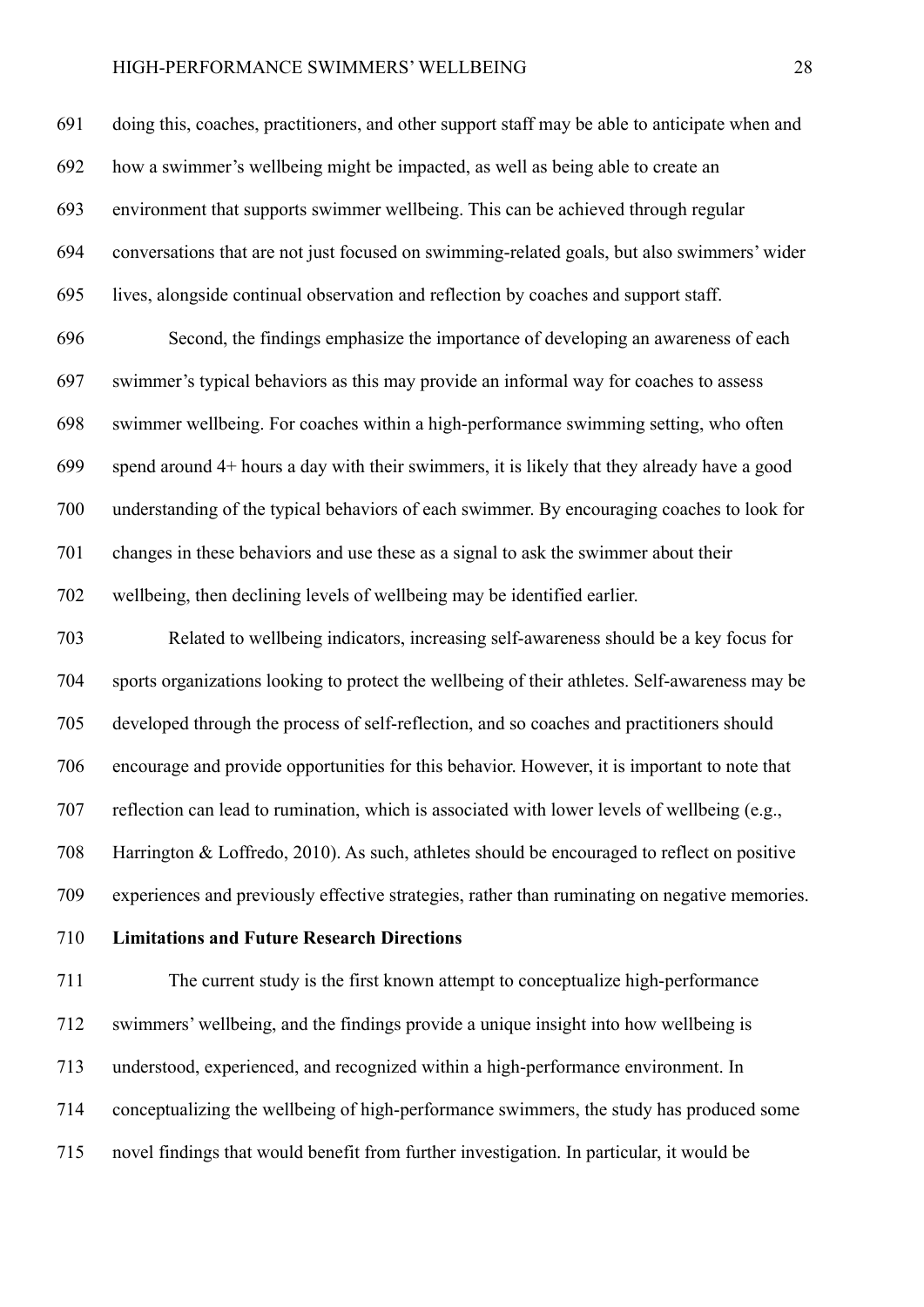beneficial to establish whether increased levels of self-awareness are related to earlier help- seeking behaviors for declining wellbeing. Finally, a more in-depth examination of the factors that influence wellbeing, with a specific focus on how these relate to an individual's values and goals would be useful, as it is only by understanding *how* wellbeing is affected within specific contexts that we can develop targeted interventions, aimed at protecting and 721 promoting wellbeing within high-performance sporting environments (Lundqvist, 2011).

 The findings of the present study should be considered within the limitations. Specifically, the study design consisted of one-off interviews with participants and, as such, they offer a snapshot of how wellbeing was understood at that particular time, although the observational data collected throughout the study did allow for contextualization of the interview data and provided an insight in to how participants' understanding of wellbeing was affected within the environment. Even so, future research may wish to adopt a longitudinal focus to explore how swimmers' understanding of wellbeing may change over time.

**Conclusion**

 The current study sought to understand and recognize high-performance swimmers' wellbeing, with the findings encapsulated within two main themes: wellbeing understood and experienced in relation to personal values and goals, and wellbeing characterized by change. Taken together, these findings suggest that wellbeing is a subjective and dynamic experience which is understood in relation to a swimmer's values and goals, experienced via happiness in relation to these values and goals, and recognized via numerous affective, cognitive, and behavioral indicators. In addition to providing some support for the limited extant research in this area, the findings offer some novel insights into athlete wellbeing, specifically regarding the role of personal values and goals in how wellbeing may be understood, and the important role of self-awareness for being able to recognize the person-specific indicators of changing wellbeing levels.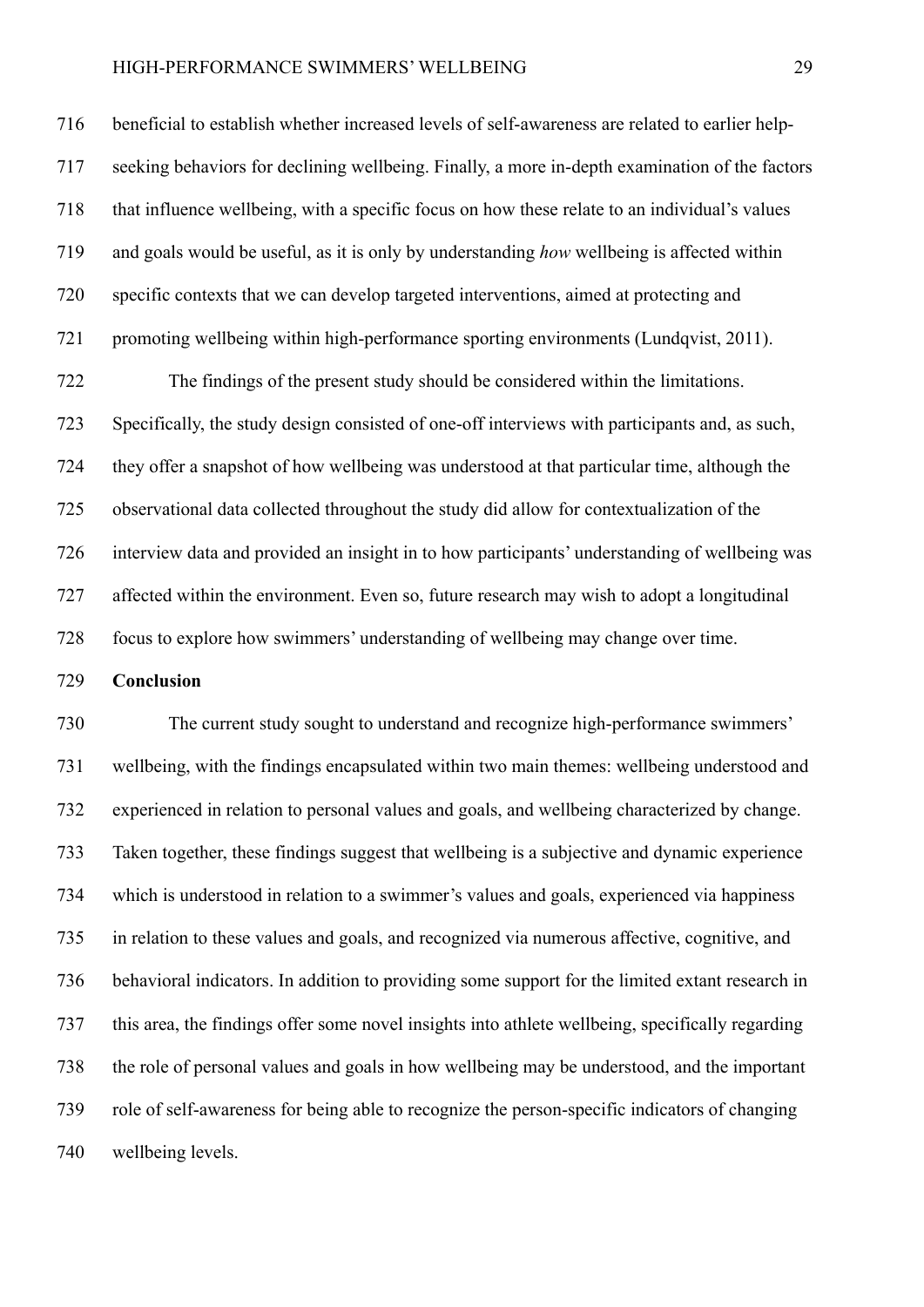| 741 | <b>References</b>                                                                                  |
|-----|----------------------------------------------------------------------------------------------------|
| 742 | Alvesson, M., & Sköldberg, K. (2017). Reflexive methodology: New vistas for qualitative            |
| 743 | research. Sage.                                                                                    |
| 744 | Ashfield, A., McKenna, J., & Backhouse, S. (2012). The athlete's experience of flourishing.        |
| 745 | Qualitative Methods in Psychology Bulletin, 14, 4–12.                                              |
| 746 | https://doi.org/10.1080/10413200.2017.1354339                                                      |
| 747 | Braun, V., Clarke, V. (2013). Successful qualitative research: A practical guide for               |
| 748 | <i>beginners.</i> Sage Publications.                                                               |
| 749 | Braun, V., & Clarke, V. (2019). Reflecting on reflexive thematic analysis. Qualitative Research    |
| 750 | in Sport, Exercise and Health, 11, 589-597.                                                        |
| 751 | https://doi.org/10.1080/2159676x.2019.1628806                                                      |
| 752 | Brown, D. J., Arnold, R., Fletcher, D., & Standage, M. (2017). Human thriving. A conceptual        |
| 753 | debate and literature review. European Psychologist, 22, 167–179.                                  |
| 754 | Brown, D. J., Arnold, R., Reid, T., & Roberts, G. (2018). A qualitative exploration of thriving in |
| 755 | elite sport. Journal of Applied Sport Psychology, 30, 1-21.                                        |
| 756 | https://doi.org/10.1080/10413200.2017.1354339                                                      |
| 757 | Bryson, A., Forth, J. and Stokes, L. (2014). Does wellbeing affect workplace performance?          |
| 758 | London: Department for Business Innovation and Skills.                                             |
| 759 | https://doi.org/10.1177/0018726717693073                                                           |
| 760 | Diener, E. (1984). Subjective wellbeing. Psychological Bulletin, 95, 542–575.                      |
| 761 | https://doi.org/10.1037/0033-2909.95.3.542                                                         |
| 762 | Dodge, R., Daly, A. P., Huyton, J., & Sanders, L. D. (2012). The challenge of defining wellbeing.  |
| 763 | International Journal of Wellbeing, 2, 222-235. https://doi.org/10.5502/ijw.v2i3.4                 |
| 764 | Fay, B. (1996). Contemporary philosophy of social science: A multicultural approach (Vol.          |
| 765 | 1). Blackwell.                                                                                     |
|     |                                                                                                    |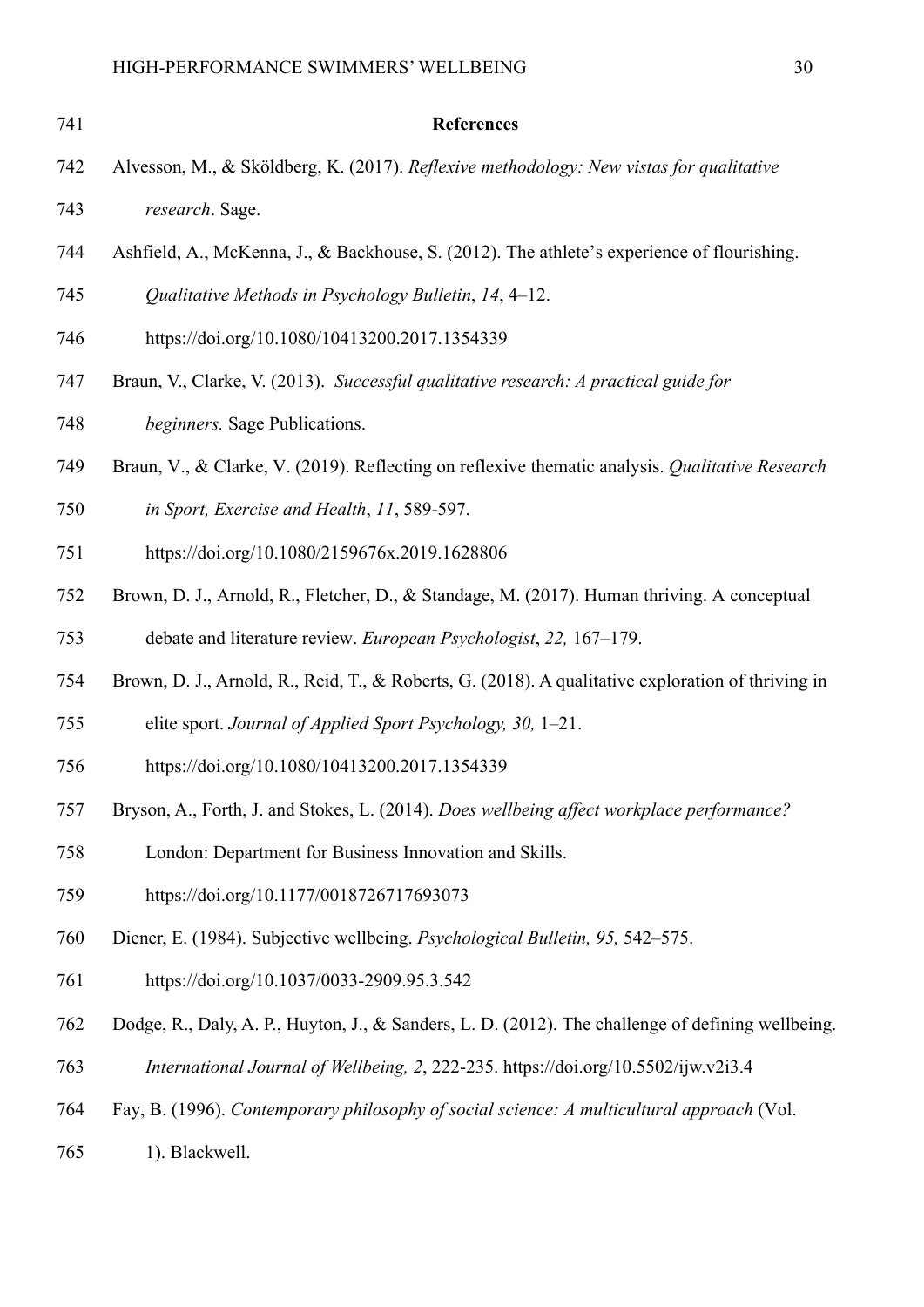- Foster, B. J., & Chow, G. M. (2019). Development of the Sport Mental Health Continuum—
- Short Form (Sport MHC-SF), *Journal of Clinical Sport Psychology*, *13*, 593-
- 608. https://doi.org/10.1123/jcsp.2017-0057
- Gouttebarge, V., Frings-Dresen, M. H. W., & Sluiter, J. K. (2015). Mental and psychosocial
- health among current and former professional footballers. *Occupational medicine*, *65*(3),
- 190-196. https://doi.org/10.1093/occmed/kqu202
- Gulliver, A., Griffiths, K. M., Christensen, H. (2012). Barriers and facilitators to mental health
- help-seeking for young elite athletes: a qualitative study. *BMC Psychiatry, 12*,
- 157. https://doi.org/10.1186/1471-244X-12-157
- Gulliver, A., Griffiths, K. M., Mackinnon, A., Batterham, P. J., & Stanimirovic, R. (2015).
- The mental health of Australian elite athletes. *Journal of science and medicine in*
- *sport*, *18*(3), 255-261. https://doi.org/10.1016/j.jsams.2014.04.006
- Gustafsson, H., DeFreese, J. D., & Madigan, D. J. (2017). Athlete burnout: Review and
- recommendations. *Current Opinion in Psychology, 16,* 109–113.
- https://doi.org/10.1016/j.copsyc.2017.05.002
- Hammond, T., Gialloreto, C., Kubas, H., & Davis IV, H. H. (2013). The prevalence of
- failure-based depression among elite athletes. *Clinical Journal of Sport Medicine*, *23*(4),
- 273-277. https://doi.org/10.1097/jsm.0b013e318287b870
- Harrington, R., Loffredo, D. A. (2011). Insight, rumination, and self-reflection as predictors of
- well-being. *Journal of Psychology, 145,* 39-57.
- https://doi.org/10.1080/00223980.2010.528072
- Harrison, J., MacGibbon, L., & Morton, M. (2001). Regimes of trustworthiness in qualitative
- research: The rigors of reciprocity. *Qualitative Inquiry, 7*, 323-345.
- https://doi.org/10.1177/107780040100700305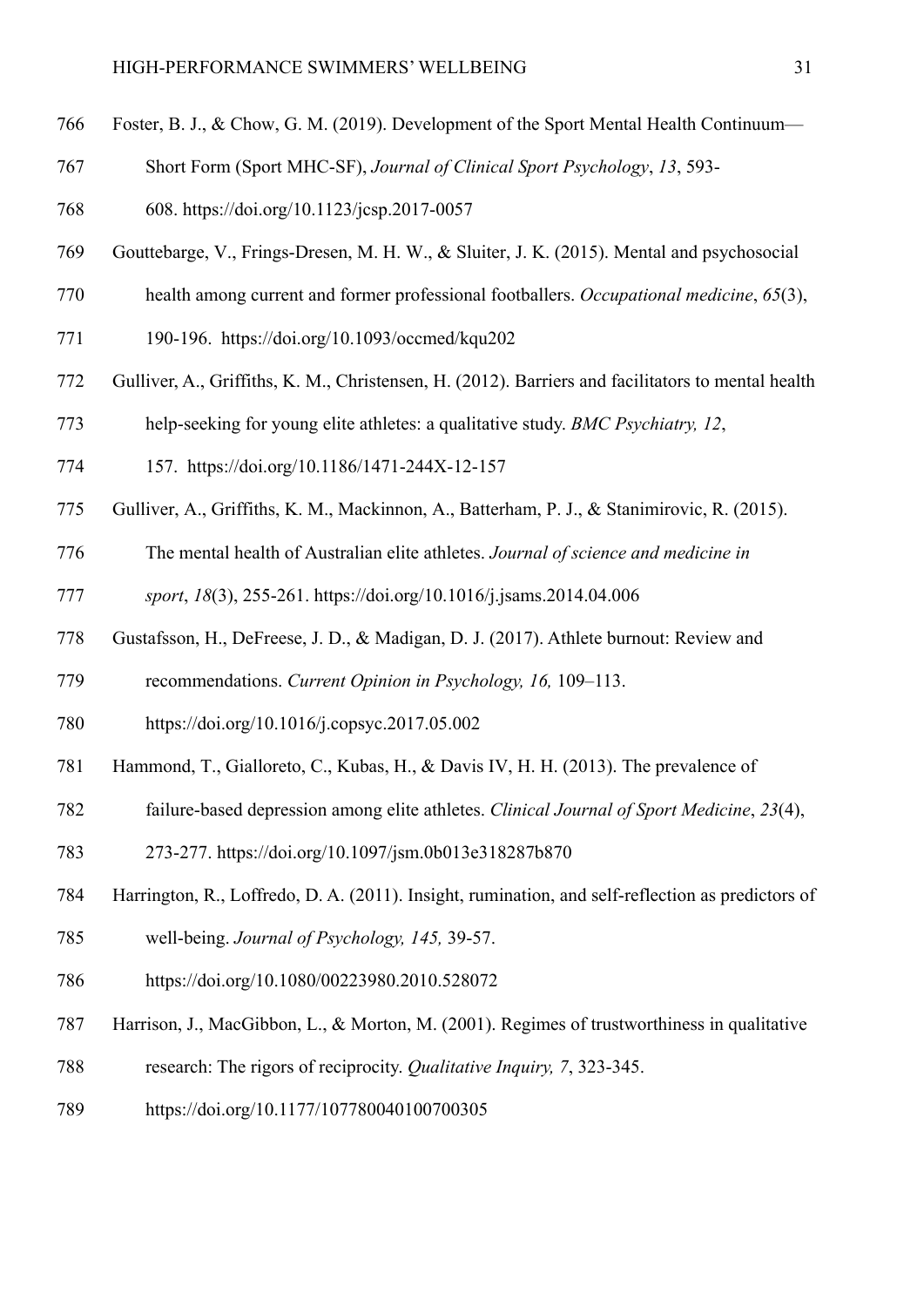- Hone, L. C., Jarden, A., Schofield, G. M., & Duncan, S. (2014). Measuring flourishing: The
- impact of operational definitions on the prevalence of high levels of wellbeing. *International*

*Journal of Wellbeing*, *4*(1). https://doi.org/10.5502/ijw.v4i1.4

- Kansky, J., & Diener, E. (2017). Benefits of well-being: Health, social relationships, work, and resilience. *Journal of Positive Psychology and Wellbeing, 1*, 129–169.
- Keyes, C. L. M. (2002). The mental health continuum: From languishing to flourishing in
- life. *Journal of Health and Social Behaviour, 43*, 207–222. https://doi.org/10.2307/3090197
- Keyes, C., Dhingra, S., & Simoes, E. (2010). Change in level of positive mental health as a
- predictor of future risk of mental illness. *American Journal of Public Health, 100,* 2366-
- 2371. https://doi.org/10.2105/AJPH.2010.192245
- Kouali, D., Hall, C., & Pope, P. (2020). Measuring eudaimonic wellbeing in sport: Validation of
- the Eudaimonic Wellbeing in Sport Scale. *International Journal of Wellbeing*, 10, 93-106.
- https://doi.org/10.5502/ijw.v10i1.776
- Kuettel, A., & Larsen, C. H. (2020). Risk and protective factors for mental health in elite
- athletes: a scoping review. *International Review of Sport and Exercise Psychology*, 13, 231-
- 265. https://doi.org/10.1080/1750984X.2019.1689574
- Lang M. (2015). "None of the kids are allowed to eat junk at the pool": Discourses of "optimal
- nutrition" in competitive youth swimming and the impact of athlete welfare. *International Journal of Sport and Society, 5,* 11-22.
- Liddle, S. K., Deane, F. P., Batterham, M., & Vella, S. A. (2021). A Brief Sports-Based Mental
- Health Literacy Program for Male Adolescents: A Cluster-Randomized Controlled Trial.
- *Journal of Applied Sport Psychology, 33*, 20-44. https://doi.org/gf7qt9
- Lundqvist, C. (2011) Well-being in competitive sports the feel-good factor? A review of
- conceptual considerations of well-being. *International Review of Sport and Exercise*
- *Psychology, 4,* 109 -127. https://doi.org/10.29359/BJHPA.10.4.20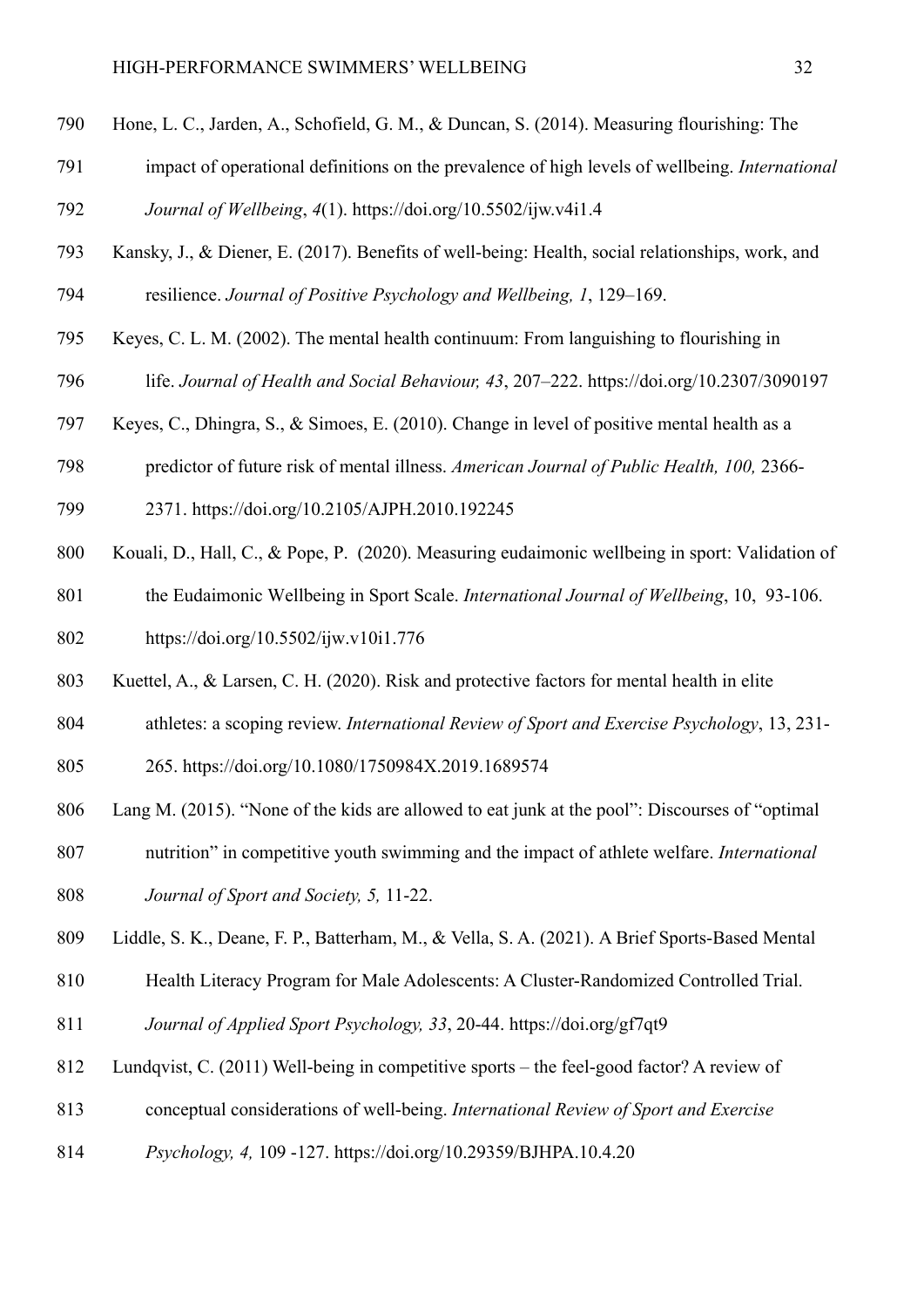- Mulhall, A. (2003). In the field: notes on observation in qualitative research. *Journal of*
- *advanced nursing, 41*, 306-313. https://doi.org/10.1046/j.1365-2648.2003.02514.x
- Nixdorf, I., Frank, R., & Beckmann, J. (2016). Comparison of athletes' proneness to depressive
- symptoms in individual and team sports: Research on psychological mediators in junior elite
- athletes. *Frontiers in Psychology*, *7*, 893. https://doi.org/10.3389/fpsyg.2016.00893
- O'Cathain, A., Croot, L., Duncan, E., Rousseau, N., Sworn, K., Turner, K. M., ... & Hoddinott, P.
- (2019). Guidance on how to develop complex interventions to improve health and

healthcare. *BMJ open*, *9*, 8. https://doi.org/10.1136/bmjopen-2019-029954

- Rice, S. M., Purcell, R., De Silva, S., Mawren, D., McGorry, P. D., & Parker, A. G. (2016). The
- mental health of elite athletes: A narrative systematic review. *Sports Medicine*, *4*, 1333-1353.
- https://doi.org/10.1007/s40279-016-0492-2
- Rubin, H.J. and Rubin, I.S. (2012). *Qualitative interviewing: The art of hearing data* (3rd ed.)*.* Sage Publications.
- Ryff, C. D. (1989). Happiness is everything, or is it? Explorations on the meaning of
- psychological well-being. *Journal of Personality and Social Psychology*, 57, 1069-1081.
- https://doi.org/10.1037/0022-3514.57.6.1069
- Sarkar, M., & Fletcher, D. (2014). Ordinary magic, extraordinary performance: Psychological
- resilience and thriving in high achievers. *Sport, Exercise, and Performance Psychology*, *3*,
- 46–60. https://doi.org/10.1037/spy0000003
- Schwenk, T. L. (2000). The stigmatization and denial of mental illness in athletes. *British*
- *Journal of Sports Medicine, 34,* 4-5. http://dx.doi.org/10.1136/bjsm.34.1.4
- Sheldon, K. M., & Elliot, A. J. (1999). Goal striving, need satisfaction, and longitudinal well-
- being: The self-concordance model. *Journal of Personality and Social Psychology, 76*,
- 482–497. https://doi.org/10.1037/0022-3514.76.3.482